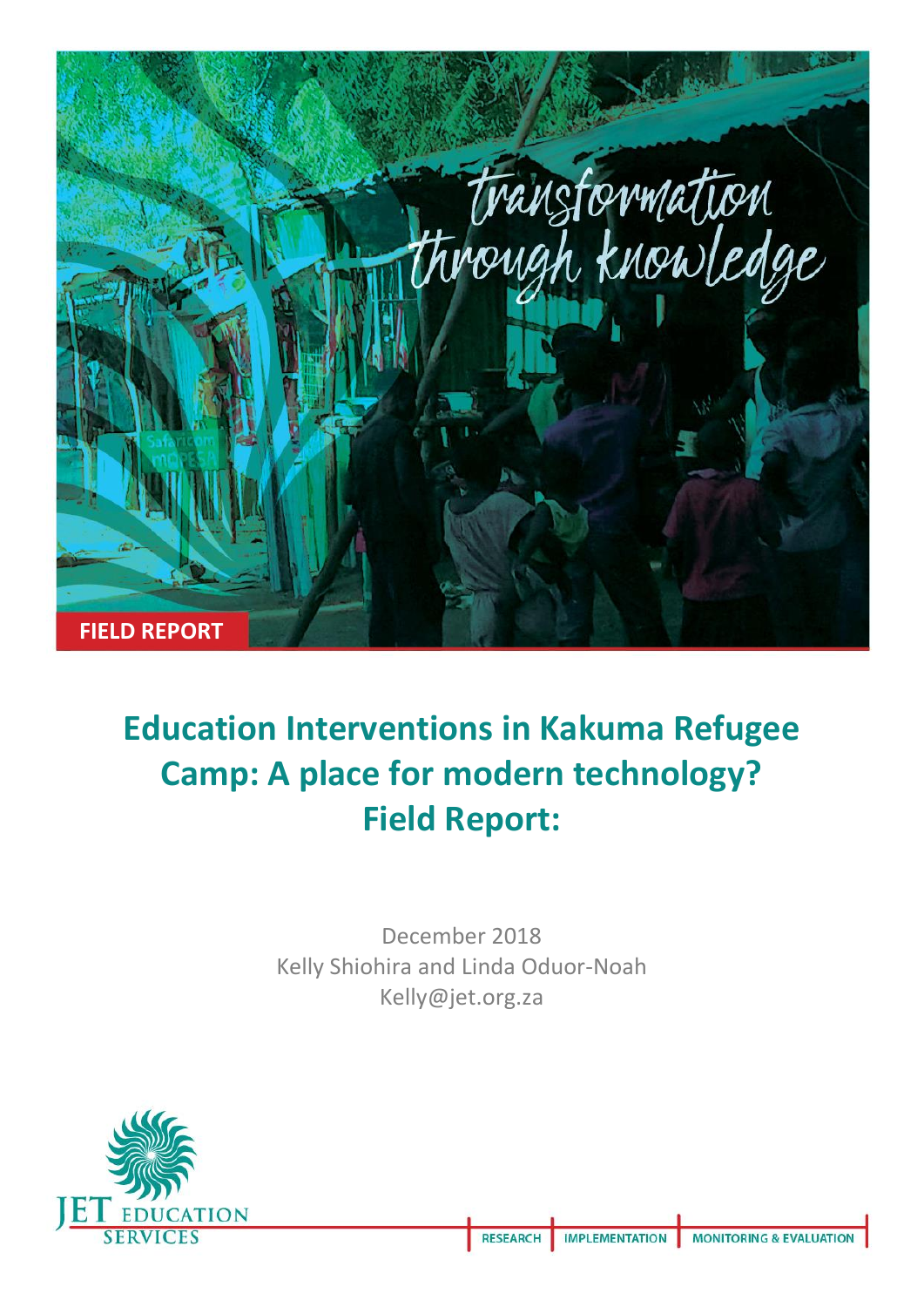# **CONTENTS**

| 1. |                                           |  |  |  |  |  |  |  |
|----|-------------------------------------------|--|--|--|--|--|--|--|
|    | 1.1                                       |  |  |  |  |  |  |  |
| 2. |                                           |  |  |  |  |  |  |  |
|    | 2.1                                       |  |  |  |  |  |  |  |
|    | 2.2                                       |  |  |  |  |  |  |  |
|    | 2.2.1<br>2.3                              |  |  |  |  |  |  |  |
|    | 2.4                                       |  |  |  |  |  |  |  |
|    | 2.5                                       |  |  |  |  |  |  |  |
|    | 2.6                                       |  |  |  |  |  |  |  |
|    | 2.6.1<br>2.7                              |  |  |  |  |  |  |  |
|    |                                           |  |  |  |  |  |  |  |
|    | 3.1                                       |  |  |  |  |  |  |  |
|    | 3.2                                       |  |  |  |  |  |  |  |
|    | 3.3                                       |  |  |  |  |  |  |  |
|    | 3.4                                       |  |  |  |  |  |  |  |
| 4. |                                           |  |  |  |  |  |  |  |
|    | 4.1                                       |  |  |  |  |  |  |  |
|    | 4.2                                       |  |  |  |  |  |  |  |
|    | 4.2.1<br>4.2.2<br>4.2.3<br>4.2.4<br>4.2.5 |  |  |  |  |  |  |  |
| 5. |                                           |  |  |  |  |  |  |  |
|    | 5.1                                       |  |  |  |  |  |  |  |
|    | 5.2                                       |  |  |  |  |  |  |  |
|    | 5.3                                       |  |  |  |  |  |  |  |

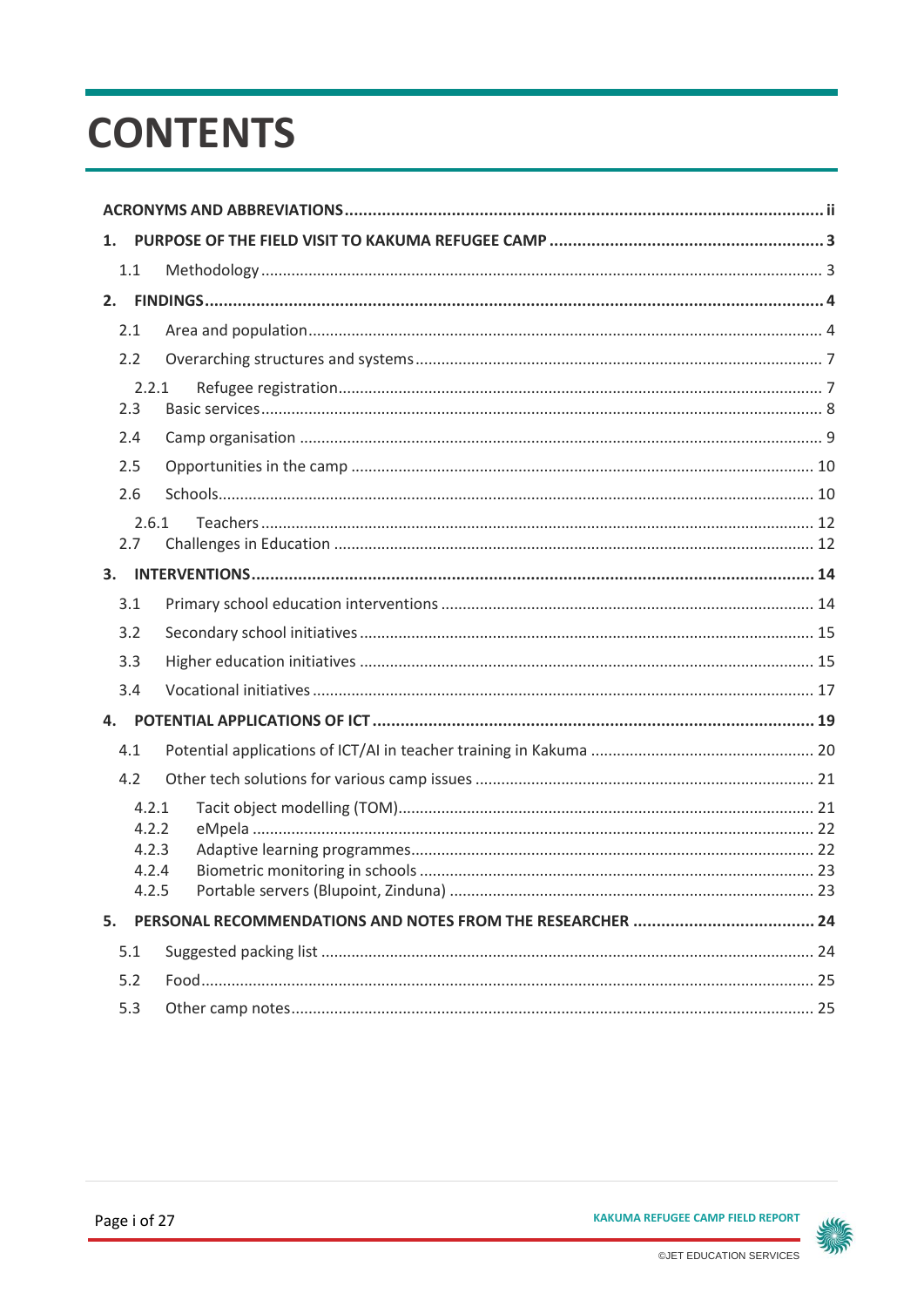# **Acronyms and abbreviations**

| ΑI            | Artificial intelligence                                    |  |  |  |  |
|---------------|------------------------------------------------------------|--|--|--|--|
| <b>CEBs</b>   | <b>County Education Boards</b>                             |  |  |  |  |
| <b>ECD</b>    | early childhood development                                |  |  |  |  |
| <b>EMIS</b>   | <b>Education Management and Information System</b>         |  |  |  |  |
| <b>HR</b>     | human resources                                            |  |  |  |  |
| HU            | <b>Hogeschool Utrecht</b>                                  |  |  |  |  |
| <b>ICEFIL</b> | International Centre of Excellence for Innovative Learning |  |  |  |  |
| <b>ICT</b>    | information and communications technology                  |  |  |  |  |
| <b>INS</b>    | <b>Instant School Network</b>                              |  |  |  |  |
| IT            | information technology                                     |  |  |  |  |
| <b>JET</b>    | <b>JET Education Services</b>                              |  |  |  |  |
| JWL           | Jesuit Worldwide Learning Services                         |  |  |  |  |
| <b>KCSE</b>   | Kenya Certificate of Secondary Education                   |  |  |  |  |
| <b>KEEP</b>   | Kenya Equity in Education Project                          |  |  |  |  |
| KU            | Kenyatta University                                        |  |  |  |  |
| LWF           | Lutheran World Federation                                  |  |  |  |  |
| NGO           | non-governmental organisation                              |  |  |  |  |
| <b>SIR</b>    | Solidarity Initiative for Refugees                         |  |  |  |  |
| <b>SV</b>     | solar photovoltaic                                         |  |  |  |  |
| <b>TOM</b>    | <b>Tacit Object Modelling</b>                              |  |  |  |  |
| <b>UNHCR</b>  | United Nations High Commissioner for Refugees              |  |  |  |  |
| US            | <b>United States</b>                                       |  |  |  |  |
| <b>WIK</b>    | Windle International-Kenya                                 |  |  |  |  |

**Page ii of 27 KAKUMA REFUGEE CAMP FIELD REPORT** 

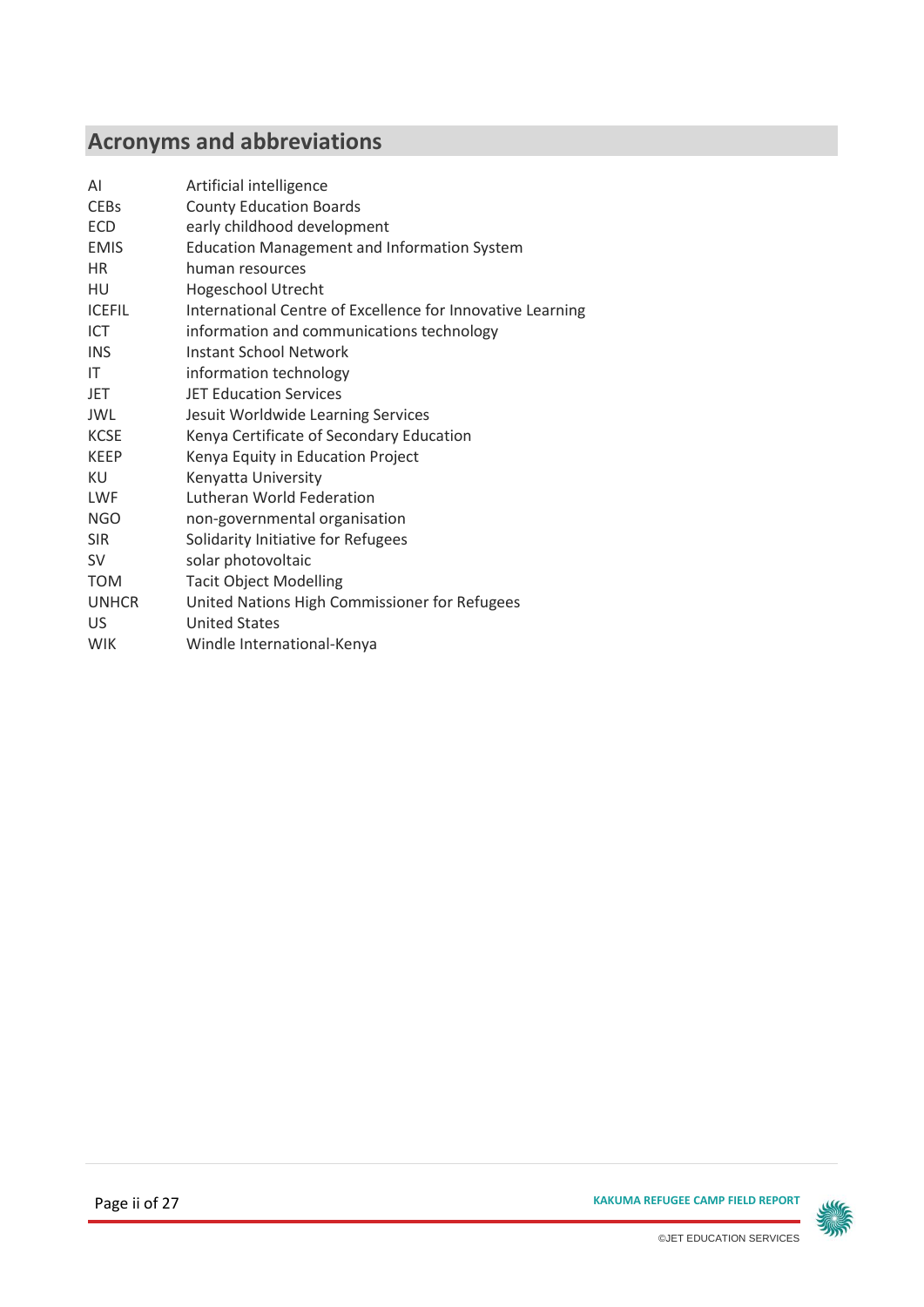# **Purpose of the field visit to Kakuma Refugee Camp**

This report outlines current practices and programmes in initial teacher education, ICT in education and technical and vocational education in the Kakuma and Kalobeyei refugee camps. It provides an overview of the camp, observed programmes and their challenges and some ways in which artificial intelligence (AI) could provide opportunities to enhance and expand administrative capacity and opportunities for access to education, primarily addressing programmes within the realm of initial teacher education and vocational and lifelong learning.

Recommendations for visiting the camp are provided in an appendix.

# **Methodology**

Methodology included observations and semi-structured interviews with UNHCR staff (including safety officers, human resources (HR) personnel, operations managers and the site manager), programme staff and participants, and interactions with volunteers. The visit was not highly structured, and interviews were undertaken on the basis of opportunity and availability. UNHCR staff directed JET Education Services (JET) to areas of interest including adult education initiatives, information technology (IT) training sites and vocational opportunities being pursued by UNHCR operating partners.

The areas of interest explored were:

#### **Access and Equipment**

- What equipment is provided within the training centres? How is this equipment currently utilised?
- Has connectivity stabilised? What are the specifications of the connections available?
- What are the specifications of the available hardware?
- What software programmes are currently being used in the training centres?
- What are the usage statistics of training centres?

#### **Systems and Capacity**

- How are students tracked and evaluated, both in the programme and in the larger system?
- How are these operations connected to broader systems operating in Kenya?
- What is the human capacity that can be leveraged to maintain, operate and train others? What does succession planning look like for key positions?
- ◆ How stable is the presence of local partners and/or key personnel?

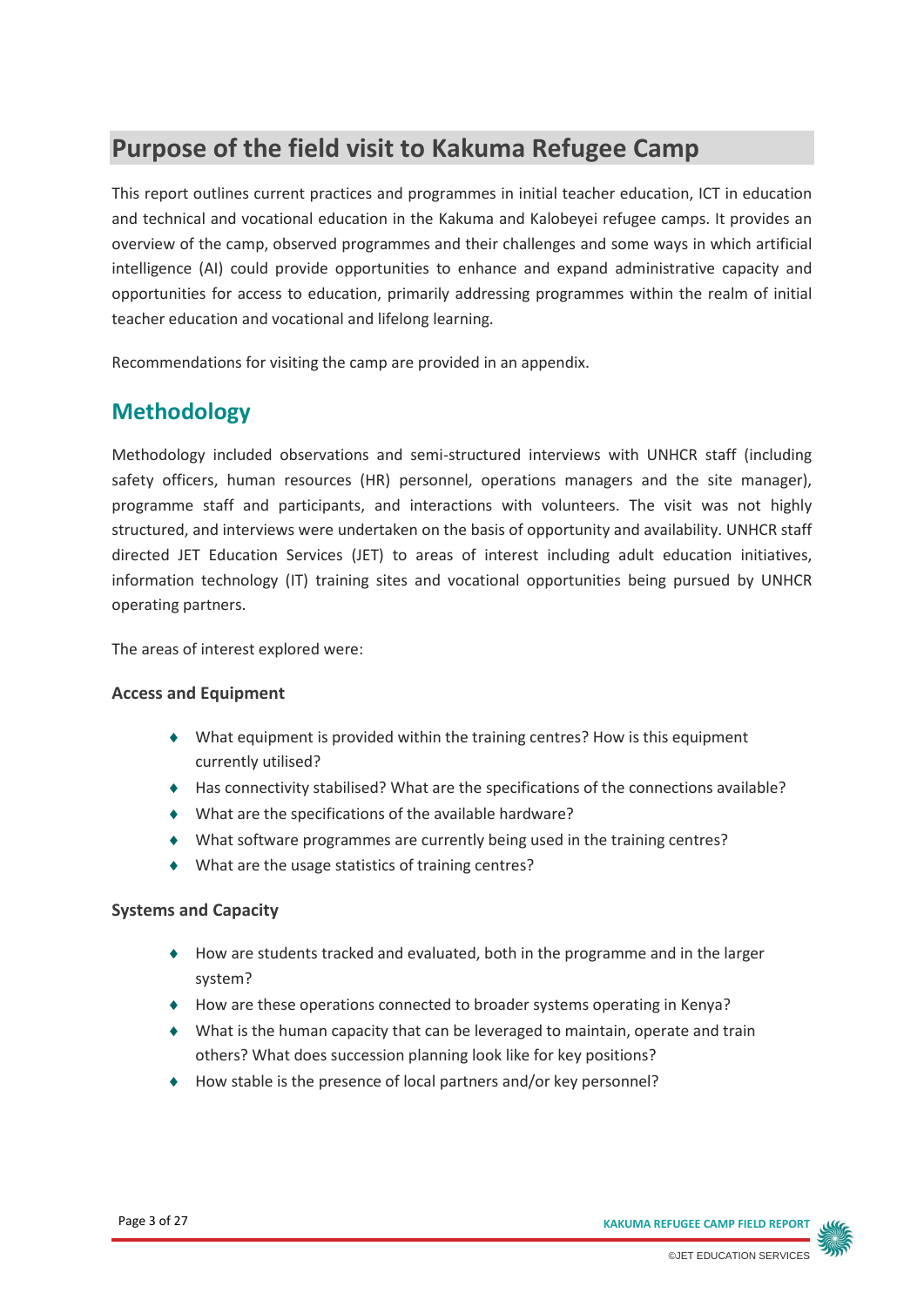#### **Programme aspects which may be augmented through the use of AI/similar**

- While the programme has shown responsiveness to the needs of communities, are there ways in which this could be enhanced?
- $\bullet$  How is available expertise within the community leveraged, and are there opportunities to develop this aspect?
- What are challenges faced on the ground by students and programme staff?
- ◆ How is scale to be achieved, and what quality assurance measures are in place for scale?
- How is data collected, analysed and used in the programme? How are learner achievements tracked, reported and recognised?

# **Findings**

### **Area and population**

Kakuma is a sprawling camp in the northwest corner of Kenya, consisting of four zones referred to as Kakuma 1, Kakuma 2, Kakuma 3 and Kakuma 4. The four zones are home to roughly 186,000 refugees, 60% of whom have arrived in the last four years, although the camp has been open since 1992.

The environment is dusty and dry, with high temperatures during the day that cool off slightly towards the evening. The area is known for poisonous snakes, though their number has declined thanks to a decent population of semi-feral cats in the camp. The area is also prone to mosquito-borne diseases such as yellow fever and malaria; however, during our visit at the end of October and beginning of November, there was not a mosquito in sight. This was described by our hosts as "a very good mosquito year".



#### **Image 1: Kakuma landscape**

The area is lowland and is susceptible to sudden floods, even when it is not raining. Two rivers which run through Kakuma fill when it rains in the highlands upstream from the camp. When the rivers are flowing it is impossible to move between areas of the camp: it is possible to pass through a dry river in the morning and then not be able to cross back. For this reason, the UNHCR recommends always carrying enough water and a snack such as biscuits or chocolate, just in case one becomes stranded. At the best of times, climbing the banks of these rivers makes for rough roads; at the worst, homes

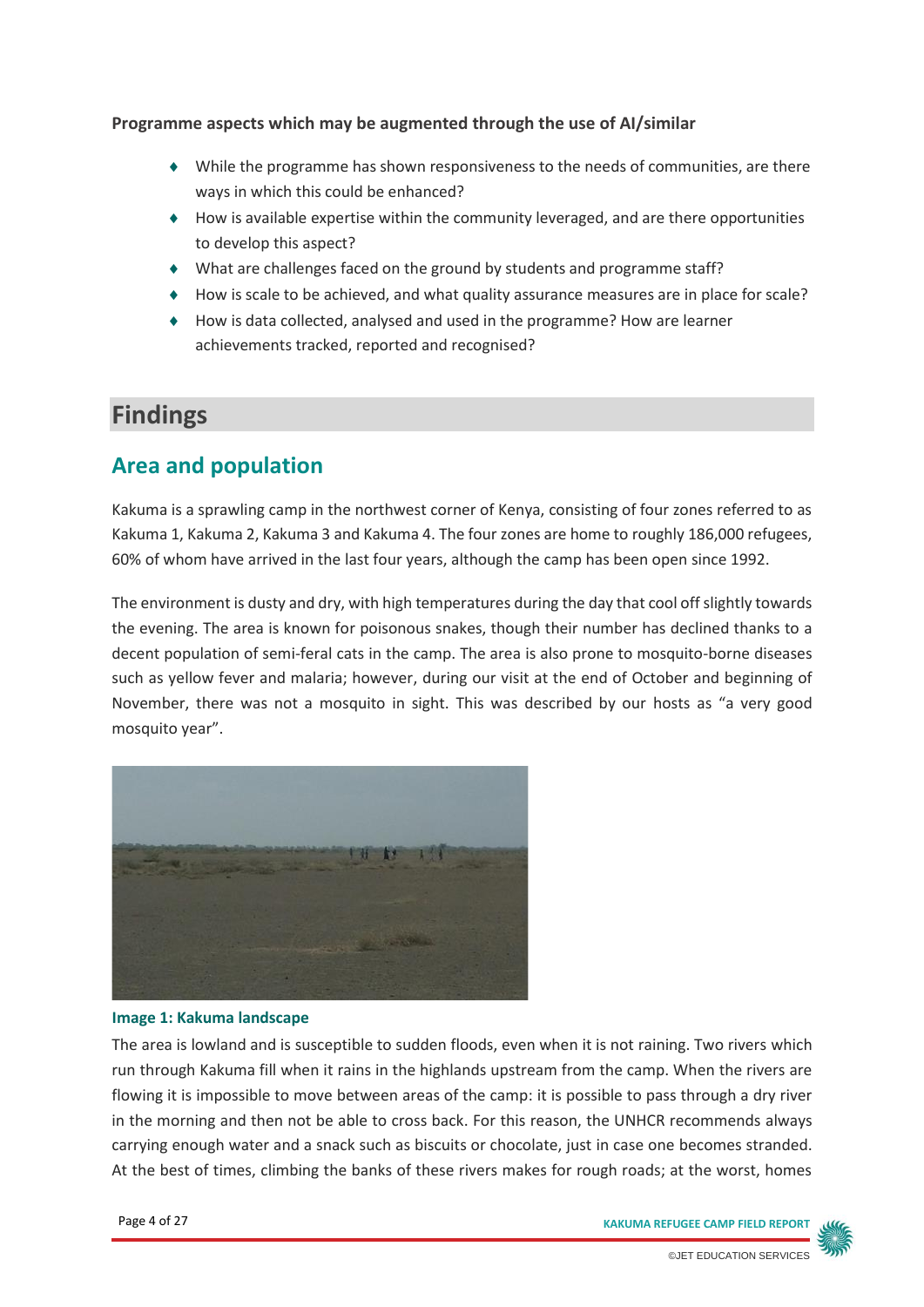are lost as the low lying area around the rivers floods. This was reported to happen roughly every other year. Happily, it did not happen while we were in the camp. One road across a river did become impassable during our stay as the entire road collapsed, similar to a sinkhole.

The majority of Kakuma residents are from South Sudan, with other groups from Uganda, Somalia, Burundi, the Democratic Republic of the Congo (DRC), Ethiopia and elsewhere. Overall there are 19 ethnicities in the camp. Settlement patterns are based on arrival time, so although ethnic groupings do tend to occur, it is due to increased strife in the areas of origin and not any plan on the part of the UNHCR. Violence in the camp is not a major concern, though there are occasional flare-ups over tribal and political differences (as well as football) which have at times led to tribes or clans being temporarily relocated within the camp. Another spate of violence occurred in the camp when the UNHCR announced the implementation of school fees for secondary school (currently set at 3,000 Kenyan shillings per year)<sup>1</sup>.

The goal of most, if not all, of the people in the camp is to resettle elsewhere due to the inhospitable climate of Kakuma and the lack of significant economic opportunities. Most expressed a desire to return to their countries of origin, but most also noted that this was impossible for them, either due to the political situation at home or the fact that there "was no place to return to". The UNHCR takes a similar view, noting success stories of individuals who "make it out". There is an understanding in the camp among the refugees that the exceptional will become these stories, an attitude which in some promotes ambitious pursuit of any opportunity to learn or differentiate oneself – and in others gives way to despair. Religion is omnipresent and is one of the only coping mechanisms available in the camp.

The town of Kakuma is nearby and houses a small population of indigenous Turkana people who are traditionally nomadic. The Turkana can freely enter and leave the camps and often do so to buy items from the refugees to stock their small shops as well as to conduct other business in the camp. Some tensions have flared between the Turkana and the refugees over collection of firewood and the perceived higher level of support given to the refugees as compared to the indigenous population. A quick survey of the situation will convince any onlooker of the same; although the situation for the refugees is perilous, the host community remains significantly marginalised and under-developed.



<sup>&</sup>lt;sup>1</sup> The UNHCR suffered budget cuts in relation to management of the camp between 2017 and 2018, and the implementation of school fees was one measure put in place to offset the cuts and to pay for teacher incentives (currently roughly 3 USD per day). However, some members of the Sudanese community boycotted schools and committed some violence against those not willing to protest. Fortunately no lives were lost and eventually everyone agreed to pay.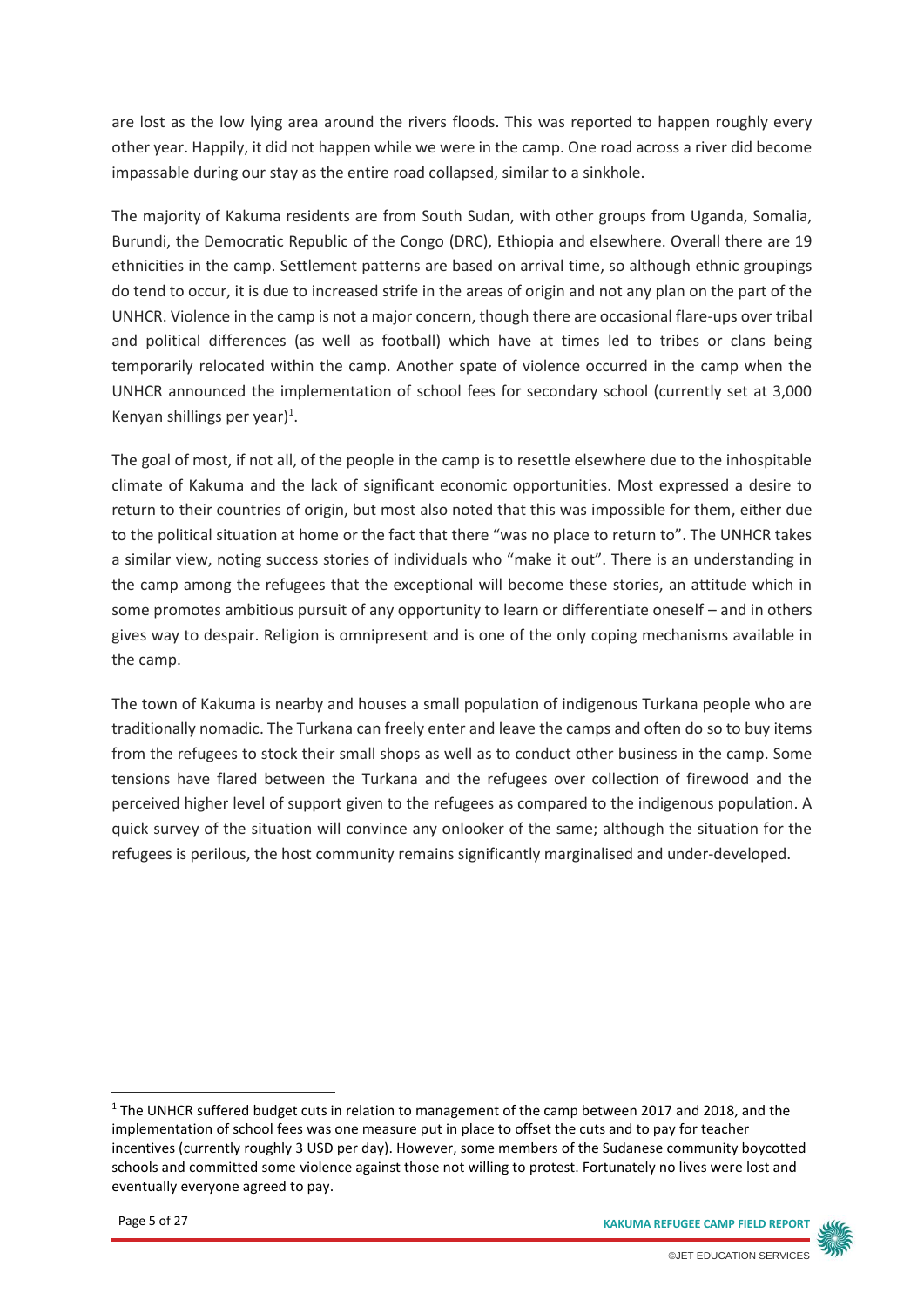





**Image 2: Turkana in and near the camp**

Partially in response, aid measures for the Turkana are being pursued with sponsorship from the World Bank. Most of these efforts are situated in Kalobeyei, a settlement outside of Kakuma which currently hosts 38,000 refugees.

In this settlement, for the first time, interaction between the refugees and the host community as well



and register businesses, create businesses with local partners and compete for work in a regular market.

Kalobeyei is home to five early childhood development (ECD) centres, five primary schools and one secondary school which refugees and the host community can attend. There are plans to build a university nearby. In addition, various Image 3: Heading into Kalobeyei Settlement vocational training initiatives are being undertaken

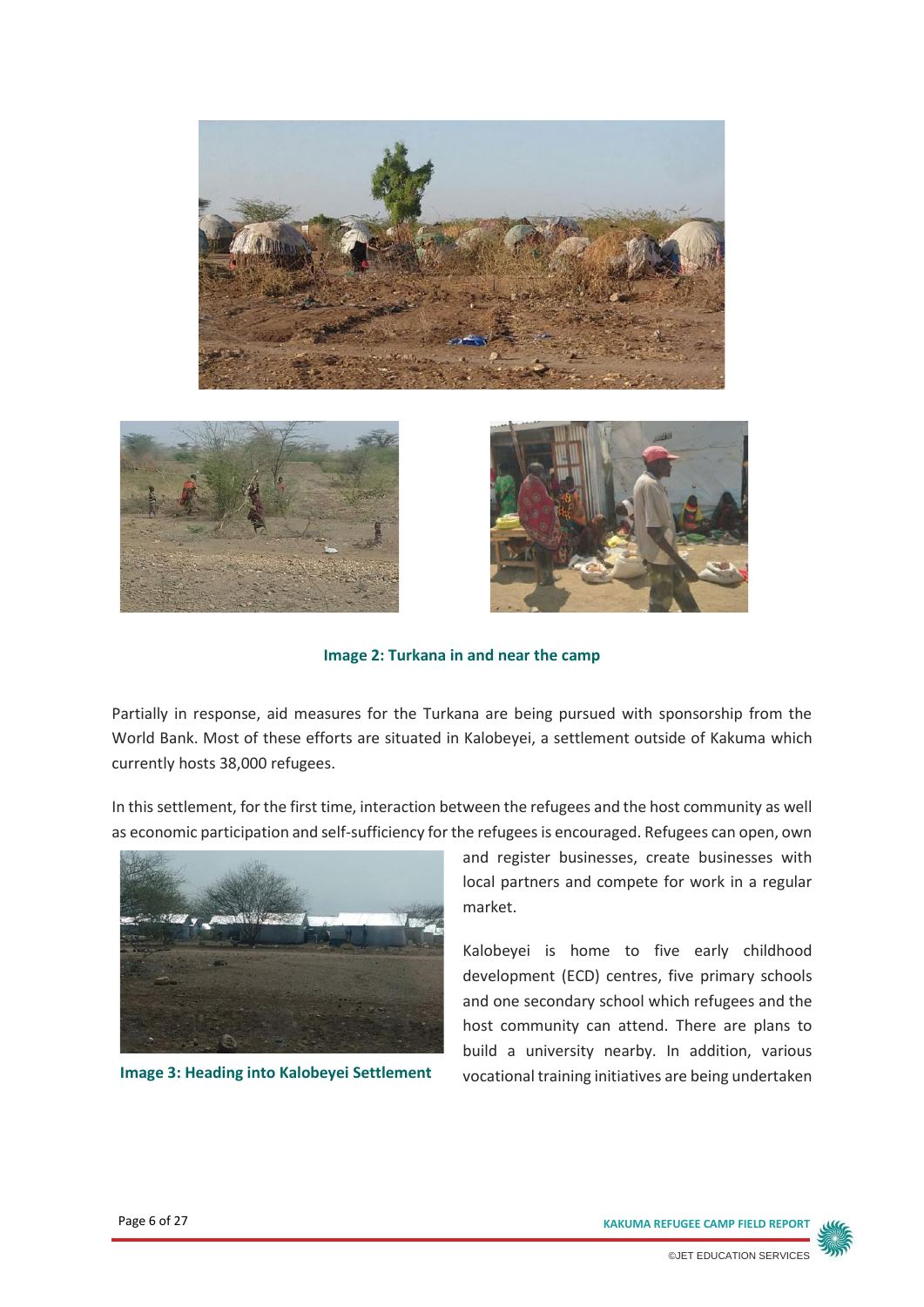in Kalobeyei, particularly with support of the Danish Refugee Council<sup>2</sup>. This area is essentially a pilot for a more liberal refugee policy, and the UNHCR is anxious to see it succeed.

Outside of Kakuma and Kalobeyei, especially towards the boarders of Kenya, the Turkana often arm themselves to defend their livestock from cattle (or camel) raids conducted by denizens of neighbouring states, especially Uganda. Travelling any distance outside of the Kakuma/Kalobeyei area is not recommended without an armed escort.

### **Overarching structures and systems**

There are three administrative compounds located just outside the camp in Kakuma town. Compound 1 hosts the Lutheran World Federation; Compound 2 the UNHCR; and Compound 3 the National Council of Churches in Kenya (NCCK). Together these three organisations and their subsidiaries manage the delivery of key services in the camp.



The UNHCR oversees all interventions in the camp as well as its basic services, health and education. The UNHCR works with implementing partners as well as operating partners. Implementing partners are organisations that responded to calls for proposals and were selected. UNHCR's education implementing partners are Windle International-Kenya (WIK or Windle), which runs secondary school programmes; the Lutheran World Federation (LWF), which runs the ECD and primary education sector within the camp; and Don Bosco, which manages the

**Image 4: Headquarters**

technical and vocational education in the camp. Funding for implementing partners is provided by the UNHCR.

In addition to implementing partners, there are 44 operating partners working within the camp to deliver various interventions across the range of child services, health, training and so on. Operating partners deliver interventions using external funding and engage in projects under a memorandum of understanding (MOA) with the UNHCR. Some initiatives of interest are discussed under the interventions section.

#### **Refugee registration**

On arrival, refugees and asylum seekers are taken to a reception centre where they wait while preparations in the camp are finalised. Preparation includes providing water and clearing land where necessary. In the reception area, biometrics of new arrivals are taken, and adult members of the household receive a card which allows them to access food allocations, hospital services, firewood or the monthly cash transfer through the "bambakachula" sim card service. Children are linked to the accounts of the adults in the household. The reception centre is often where many organisations and agencies start off their programmes, especially where unaccompanied minors are concerned. LWF's Child Services identifies unaccompanied minors who must then be adopted by a host family before they can leave the reception area. Families are often willing to take in additional children, incentivised

**.** 

Page 7 of 27 **KAKUMA REFUGEE CAMP FIELD REPORT**



<sup>&</sup>lt;sup>2</sup> These are discussed in detail under the existing initiatives section.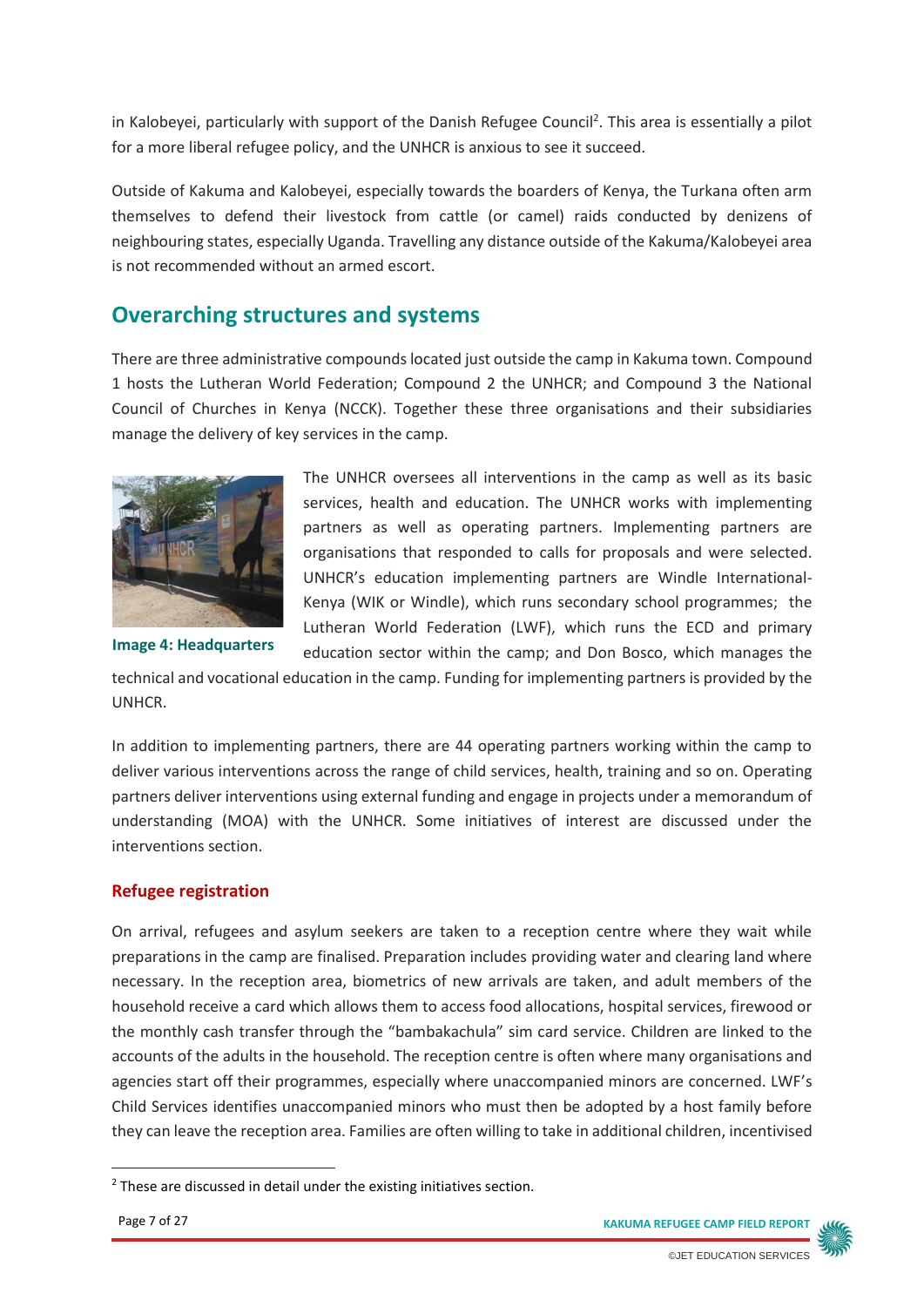by additional allowances and support with chores such as fetching water. Children who believe they are mistreated by their host families can appeal to the field support offices located in the camps and will be returned to the reception area for a new family assignment should their situation be found wanting.

While registration happens relatively quickly, taking a few weeks, receiving refugee status can be a much longer affair. The camp accepts both refugees and asylum seekers. South Sudanese nationals automatically receive refugee status (prima facie), while others must go through an interview process as asylum seekers to determine whether they are eligible to remain in the camp. A case file is created for asylum seekers during the refugee status determination (RSD) process which culminates in an interview. Due to the low capacity of UNHCR in the area, asylum seekers often wait two years for their interviews. Treatment of refugees and asylum seekers is in all respects the same in terms of food and cash allocations, and both groups can apply for the available scholarships to study. However, only refugees are eligible for settlement in Kalobeyei.

Refugees move en masse to their space in the camp, and each family is given materials for roofing and posts as well as an initial allocation of food and firewood to sustain them until the next distribution day. Those with refugee status may be permitted to move to Kalobeyei settlement, but this option is not available for asylum seekers until their status is determined.

In the camp, each family must swipe its card to access food or services, and a record of these interactions is kept electronically. Families can add or remove members at the field posts. Most families are quick to add but tend to take more time to have deceased members removed from the register due to the reduced allocation of goods they will receive. A death in the family must be reported within six months, and this is largely based on an honour system as there are no further checks.

### **Basic services**

There is no electricity at most sites in the camp, and even the UNHCR offices are off-grid and run by generators. Homes do not have access to electricity and do not seem to invest in candles or similar aides. Schools generally have electricity in some rooms but not in the classrooms.

The UNHCR headquarters is equipped with flush toilets but pit toilets are the norm at sites throughout the camp and the settlement.

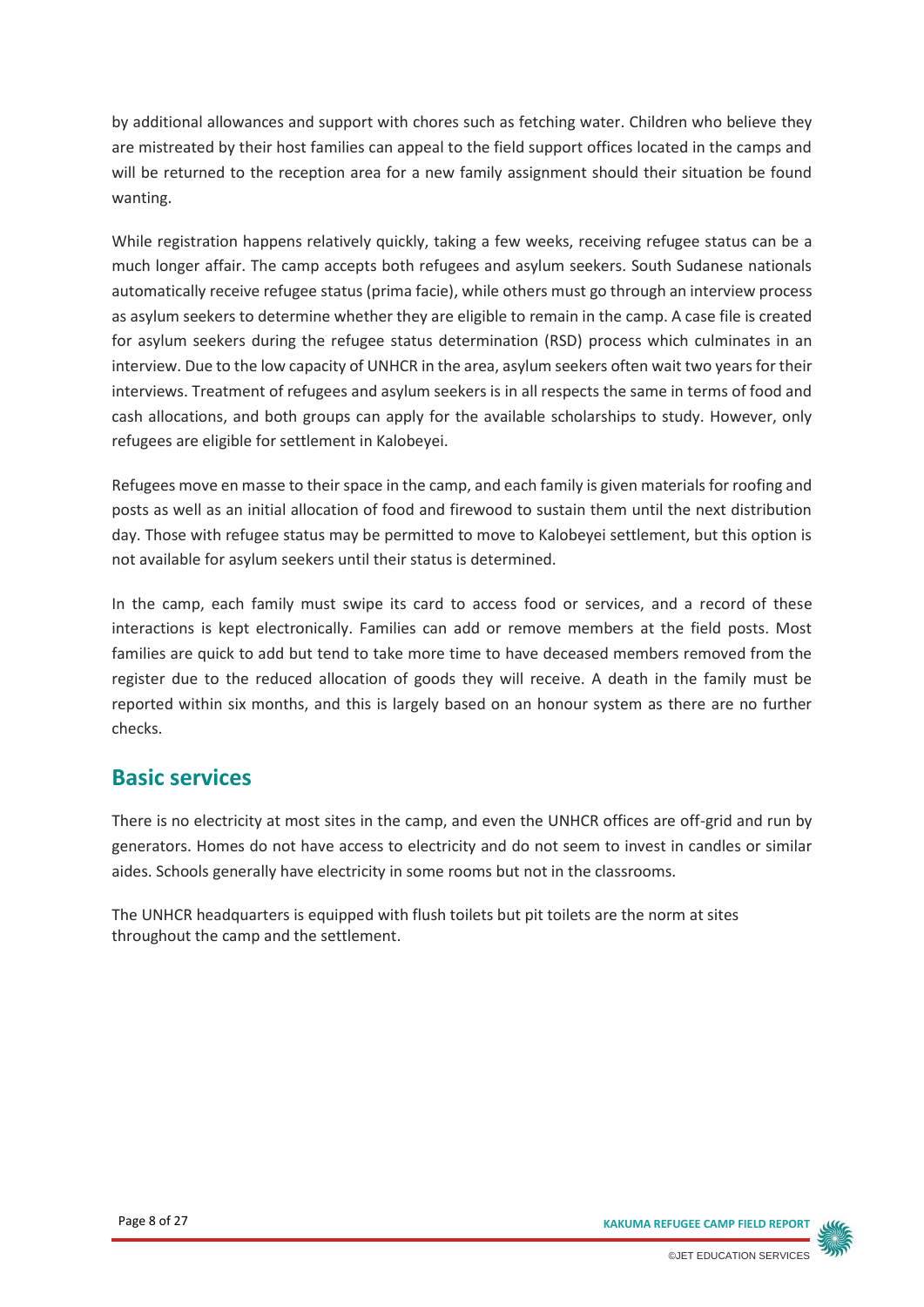In general, despite the climate, it did not seem that water was much of an issue. One member of the UNHCR noted that below the dry riverbeds was "plenty of water" as the whole area sat on an



**Image 5: Water collection**

underground aquifer. Borehole sites pump water to various steel drums which provide water access through taps spread throughout the camps. Families access water by carrying jugs or plastic jerry cans to and from the taps. Taps are also available at schools and are used to varying degrees at each school. The water supply is currently potable but with the situation regarding the use of pit toilets for 200,000 people resting on top of an underground water supply, this is unlikely to remain the case without concerted efforts towards a water treatment plant of some type. Cholera outbreaks have been recorded in the camp.

There are two hospitals located within the camp. We did not get much information on these as thankfully we did not have to visit.

### **Camp organisation**

The camp is arranged in blocks which are often surrounded by fencing of some type, either sheet metal or branches. Individual homes may also be fenced in this manner but it seemed that block fencing is more prevalent in most areas. Each block has a block leader and chair lady. These block leaders and chair ladies are elected positions and the incumbents are responsible for ensuring order in their areas. Block leaders are also responsible for handling or dealing with challenges regarding conflicts or disputes which arise among block members and are a first point of contact for reporting illegal activity. The leaders work collaboratively with the Kenya police as well as UNHCR to solve challenges which arise in the blocks. For instance, there is a curfew in the camp (loosely enforced) which was suggested by the block leaders in order to cut down on crime, and they have uniformed community volunteers who patrol at night to support security efforts. The only check on school attendance rests with the block leaders who are tasked with identifying which children have been missing school and taking appropriate action; it was reported that attendance is too high at the schools to record properly. Schools provide a feeding scheme for learners daily, which is a significant driver of attendance.

Attendance is not generally reported accurately, even in the wider system, as Kenya is still in the process of transitioning to a National Education Management and Information System (NEMIS). Schools are meant to send a quarterly report to the County Education Boards (CEBs)<sup>3</sup> which should compile a county school status report and submit it to the National Education Board. However, due to low capacity in schools (to collect the data), and low capacity within the quality assurance function, validity checks are sporadic, and a common tendency is to report county level data based on a "sample" of a few schools in the county instead. UNHCR staff were interested in receiving technical support in setting up more rigorous systems, particularly EMIS.

**.** 

Page 9 of 27 **KAKUMA REFUGEE CAMP FIELD REPORT**



<sup>&</sup>lt;sup>3</sup> CEBs are 47 in number and similar to district offices.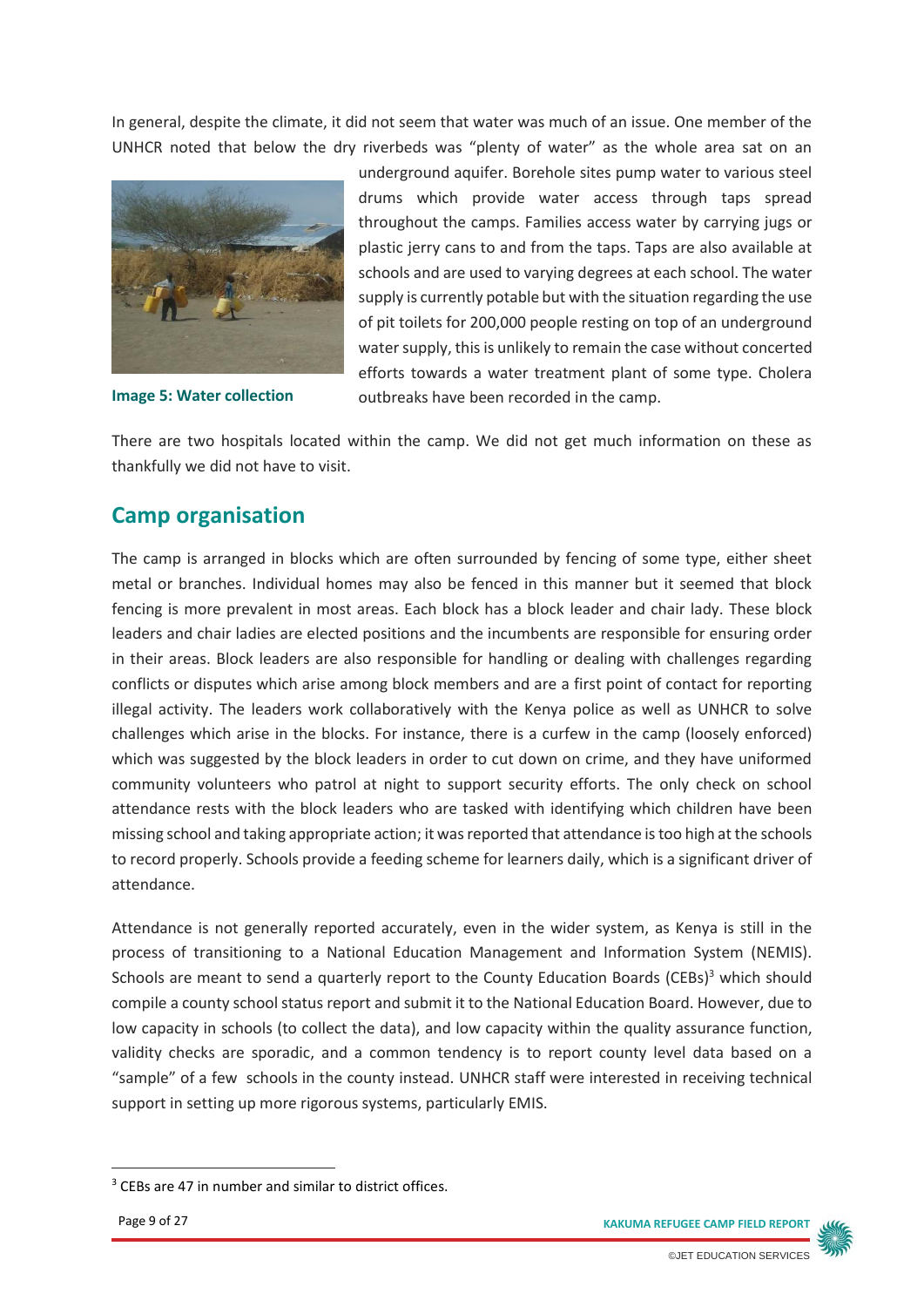# **Opportunities in the camp**

Movement of refugees in Kakuma is generally restricted, with very few economic or relocation opportunities. Refugees from Kakuma must have a government pass in order to travel outside of the camp; these passes are readily issued for education or medical purposes and can also be obtained for general travel. However, it was noted that there is a process to obtain these documents.

Refugees can also apply for a refugee passport which enables international travel but it takes a long time to obtain one. Work permits are necessary for economic participation, and the Kenyan government does not issue these easily. The refugee must have a company sponsor and prove that the work they are to do cannot be done by a Kenyan; this is a long process that is rarely successful.



**Image 6: Market street**

Opportunities for work in the camps are scarce and the pay is an incentive rather than a wage, usually set at around USD 3 per day. Teaching is one of the more prominent opportunities, with 1,118 teachers working in the camp. Other opportunities are in community protection as each block has a volunteer community guard who assists the Kenyan police in keeping order in the camp. These individuals are not police officers but are uniformed members of the community who can report crimes

or other hardships to the relevant authorities.

Additionally, some members of the refugee community have managed to set up shops and businesses along major streets, where they sell snacks, food, drinks, clothing and other necessities. Cottage industries including sewing clothes, bagmaking and making tyre sandals also exist, and these items can be found intermittently in the market areas. The UNHCR has a vision of promoting distance work, known to some as the 'gig economy', by upskilling refugees so that they may work remotely.



**Image 7: A cottage Industry**

At the moment, efforts and thinking in this direction are focused towards information and communications technology (ICT) skills, specifically graphic design and gaming.

### **Schools**

-

Within Kakuma are 13 ECD centres serving 16,500 children up to age five; 21 primary schools serving 58,891 learners in Grades 1 to 8; and five<sup>4</sup> secondary schools serving 10,200 learners in Grades 9 to 12 (referred to as Form 1 to Form 4). At the end of primary school, Kenya administers a national examination known as the Kenya Certificate of Primary Education (KCPE) to all learners; within the camp this examination has an 84% pass rate. Learners who perform above a cut-off mark are offered entrance into the secondary schools. While exact information was not forthcoming, the Kakuma pass



<sup>4</sup> Kakuma Refugee, Morneau Shepell; Greenlight; Somali-Bantu; Vision ; and Kalobeyei Settlement Secondary Schools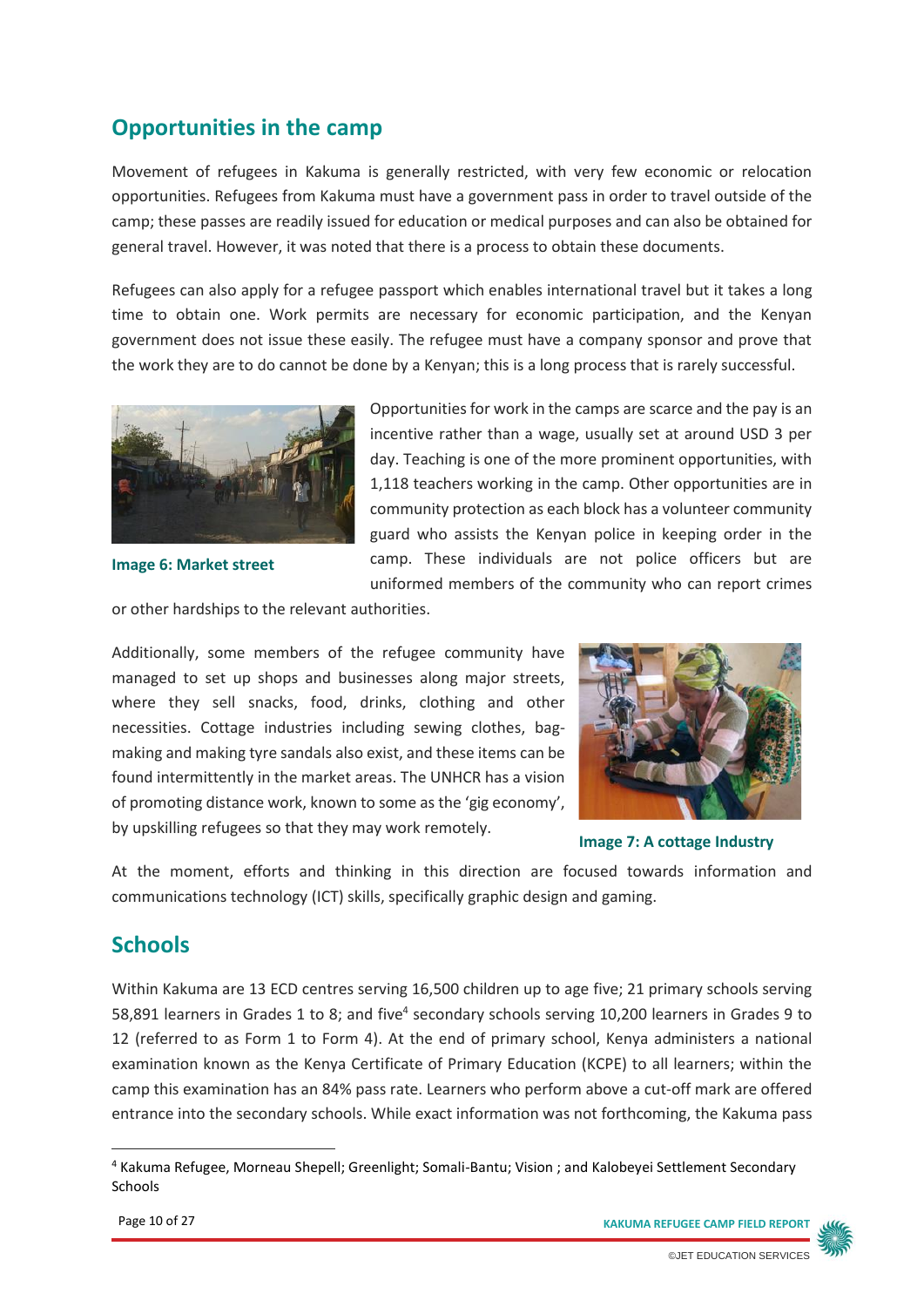rate for the Form 4 Kenya Certificate of Secondary Education (KCSE) exit examination was reported as being below 10%. We were told the Kakuma pass rate is only slightly below the national average. There are additional challenges with transitioning students through the system due to having numerous primary schools and very few secondary schools.

All public schools (including the ones in the camp) run the Kenyan curriculum, delivered through two modes in primary school, one of which is an accelerated programme which teaches the core content of the seven-year curriculum in four years. This accelerated curriculum is used especially for learners coming late into the system without having had adequate prior learning.

Of the schools in Kakuma, one primary and one high school are girls-only boarding schools which were built by private donors. These schools serve high-performing female learners in Grades 4-8 (Standards 4- S) and 10-12 (Forms 1-4) respectively; the schools are also used as safe houses for girls who are at risk of abuse or early marriage. The primary school is named after its sponsor, Angelina Jolie, and the high school is called Morneau Shepell. Entry into these schools is highly competitive: Angelina Jolie accepts 50 learners per year from an application pool of 1,000 applicants, and the total number of learners in Morneau Shepell is 382 across the four grades. Learners who are placed in Angelina Jolie



**Image 8: A prefab school block**

due to risk are automatically accepted into Morneau Shepell, while those in Angelina Jolie on merit have to apply with the general pool. These schools each have an Instant School Network (INS) centre as well as other resources provided by their donors. The everyday running and cost of Angelina Jolie is left to the UNHCR, as with other schools, with the exception of Morneau Shepell which receives a yearly contribution from its donor to assist with operating costs.

The schools visited were well-kept with generally decent infrastructure, although perhaps a shortage of chairs. Buildings were either airy prefabs or older concrete block buildings. One of the schools had undertaken an initiative to plant trees and build an outdoor seating area as well as to grow a vegetable garden with primarily sweet potatoes and sorghum, solid choices for the climate. Trenches had been dug from the water taps to assist with supporting the crops. The school also had a mudfish pit and shower facilities which were left open for learners' use.



**Image 9: A school food garden in the camp lmage 10: A classroom in Kakuma camp** 

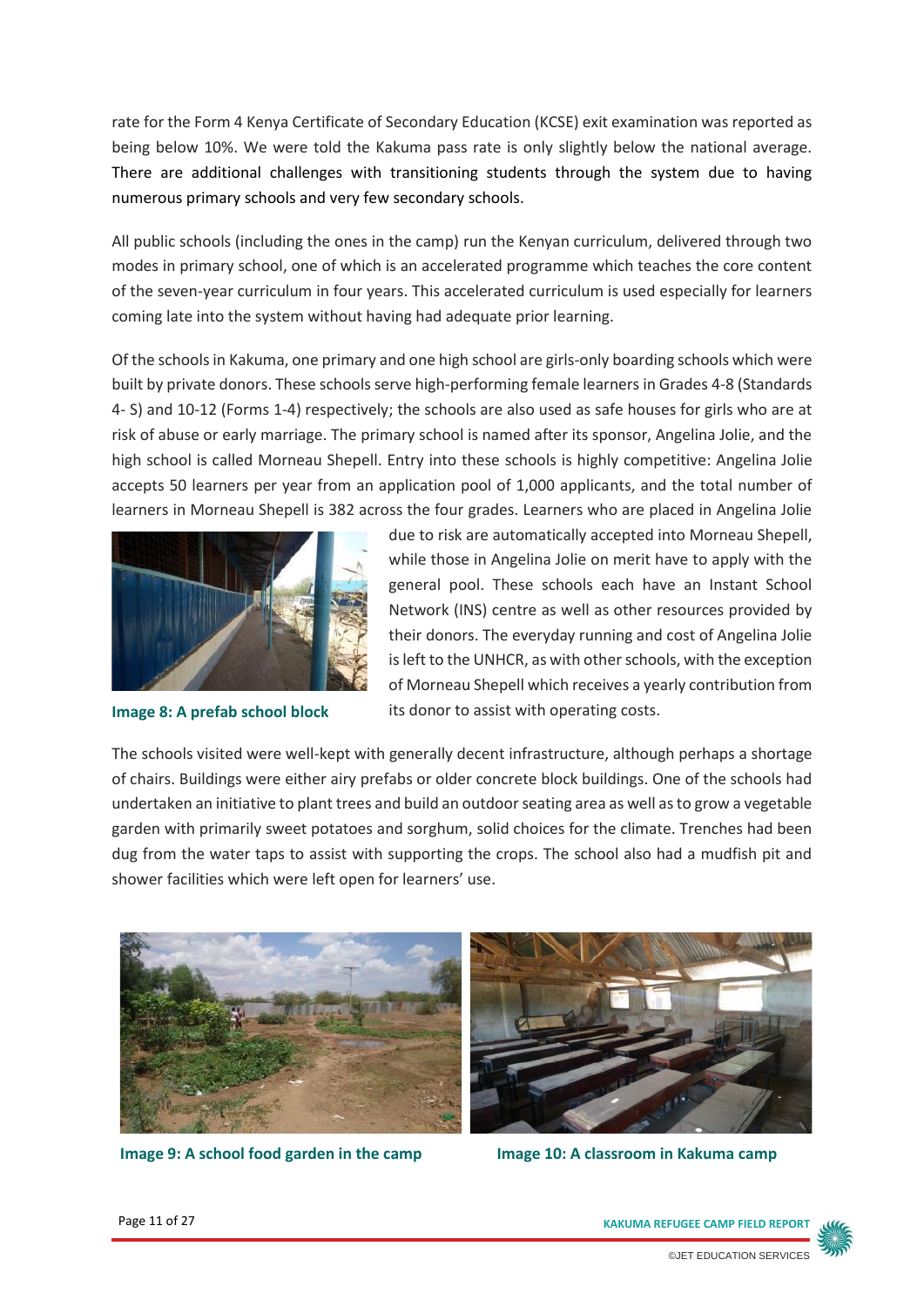#### **Teachers**

Eighty per cent of the 1,118 teachers in the camp are reported to be refugees. While the UNHCR is working to change this, the schools in the camp currently receive little to no support from the Kenyan government, although they are registered as public schools in Kenya. Therefore, the staffing of these schools is left to the UNHCR and its implementing partners – LWF in the primary schools and ECD centres and Windle International-Kenya in the secondary schools.

Due to the demographics of the camp, there are very few qualified teachers available. Most of the teachers are drawn from a small pool of Form 4<sup>5</sup> graduates. There is a process of recruitment through advertising in the camp, and the top performers are drawn into the teaching profession. Most of these new teachers are completely untrained, entering their first jobs, and are often younger than some of their students – around 20 years old. Also, due to gender bias in the refugee communities, very few girls attain Form 4, and the vast majority of teachers are male. UNHCR has attempted to address the discrepancy by lowering the teacher recruitment achievement requirement for females (currently set at B- for males and C+ for females) but the imbalance remains.

On average, teachers remain employed in the schools for between one and one-and-a-half years. Recruitment of teachers takes place annually, given high degrees of turnover.

### **Challenges in Education**

#### *i). High turnover*

One of the major challenges with pulling the top performers into the teaching profession is that these are the very individuals most likely to achieve the small number of scholarships offered each year through programmes such as the World University Services of Canada (WUSC) and the UNHCR's Albert Einstein German Academic Refugee Initiative (DAFI)<sup>6</sup>. A majority of individuals in the camp want to leave, even if only temporarily, to study, and as such the competition for these scholarships is fierce. Scholarship recipients are likely to be selected from the pool of teachers due to the similar selection criteria. This is a major contributor to the high degree of turnover, as is the fact that the majority of those accepting teaching positions are not actually interested in teaching but accept the position as a fall-back due to the limited avenues open to them. Most teachers we met indicated that they would like to go into telecommunications, IT and/or business. None indicated that teaching was a first-choice profession.

#### *ii). Gender Equity*

Equity in education is a serious challenge in the camp as girl's education is undervalued by many of the cultures represented in the camp. Adult women who wish to study are only able to do so with the permission of their husbands, who tend to be selective in the skills they value, though of course there are exceptions. Women and girls are highly vulnerable as a result of community attitudes towards

-



<sup>5</sup> Equivalent to a South African Matric, or Grade 12 completion in the United States.

<sup>&</sup>lt;sup>6</sup> The number of scholarships was cited at around 80 per year.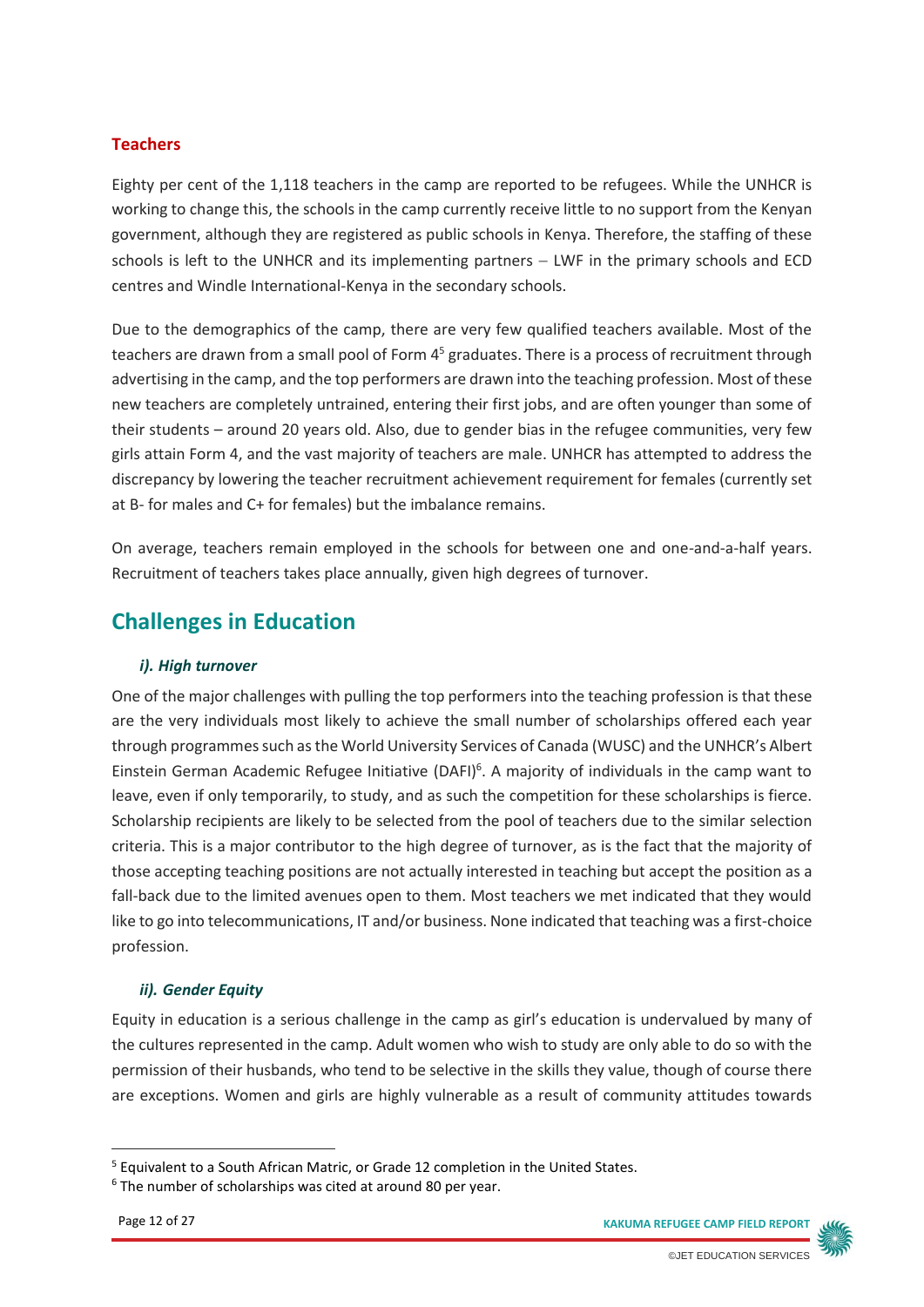women and women's empowerment, leading to interventions specifically targeted to reduce child marriages and to support female education.

#### *iii). Congestion*

The education system covers 70,000 learners in Grades 1 to 12 (primary and secondary education), in a total of 26 schools, two of which are small schools which host a total of about 700 pupils. The remaining 69, 000 plus learners are in 24 schools, resulting in an average of around 3,000 learners per school. The large class sizes pose a continuous challenge to teachers where classroom management is concerned. Overcrowding in the camp has also led to use of the 2-in-1 model (double shift system) for secondary schools, which cover Grades 9 to 12. The shift system offers a shortened school day; the morning session is four-and-a-half hours, while the afternoon session is three hours per day. The schools are overseen by one principal but have a different set of teachers for each shift.

#### *iv). School Resourcing and Accountability*

The government of Kenya to date has essentially left the funding, management and operation of its public schools in Kakuma and Kalobeyei nearly entirely to the UNHCR and its implementing partners, resulting in a situation of essentially privately-managed, publically-endorsed schools which use the Kenyan curriculum but only have tenuous accountability and support lines to government institutions. Officials were reported to check on exam delivery to ensure national standards were met but there did not seem to be any support outside of this. Budget cuts in the UNHCR in the last year led to a reduction in the number of teachers employed by the agency and its implementing partners, and the implementation of school fees in secondary schools is a strategy likely to exacerbate gender imbalances in the schools and possibly affect enrolment. The situation has raised pertinent questions about the sustainability of current programmes, and in response, UNHCR is attempting to better integrate their programming with the public education system. Talks are at an advanced stage in this regard, and it is hoped that the government will extend better support to schools, especially where teacher recruitment and pupil capitation grants are concerned.

#### *v). Equivalency*

In adult and further education, certificates and proof of matric/Form 4 equivalency has proven to be a challenge. One teacher trainee currently enrolled at Kenya University stated that being admitted into KU was relatively easy for him as he had completed his secondary and most of his primary schooling in Uganda, where qualifications have equivalency in Kenya. However, this student is in the minority. Many refugees flee without bringing documentation of their academic achievements and are thus excluded from further education opportunities by some universities; for others, equivalency issues arise. Obviously, the inability of refugees to pay higher education fees affects the number of universities willing to enrol them as well as the number of spaces available to them within the higher education sector.

Even those who complete education are forced to return to the camp due to their circumstances and status as refugees. As there are few opportunities within the camp for meaningful work, linking education to opportunity is especially difficult in these circumstances.

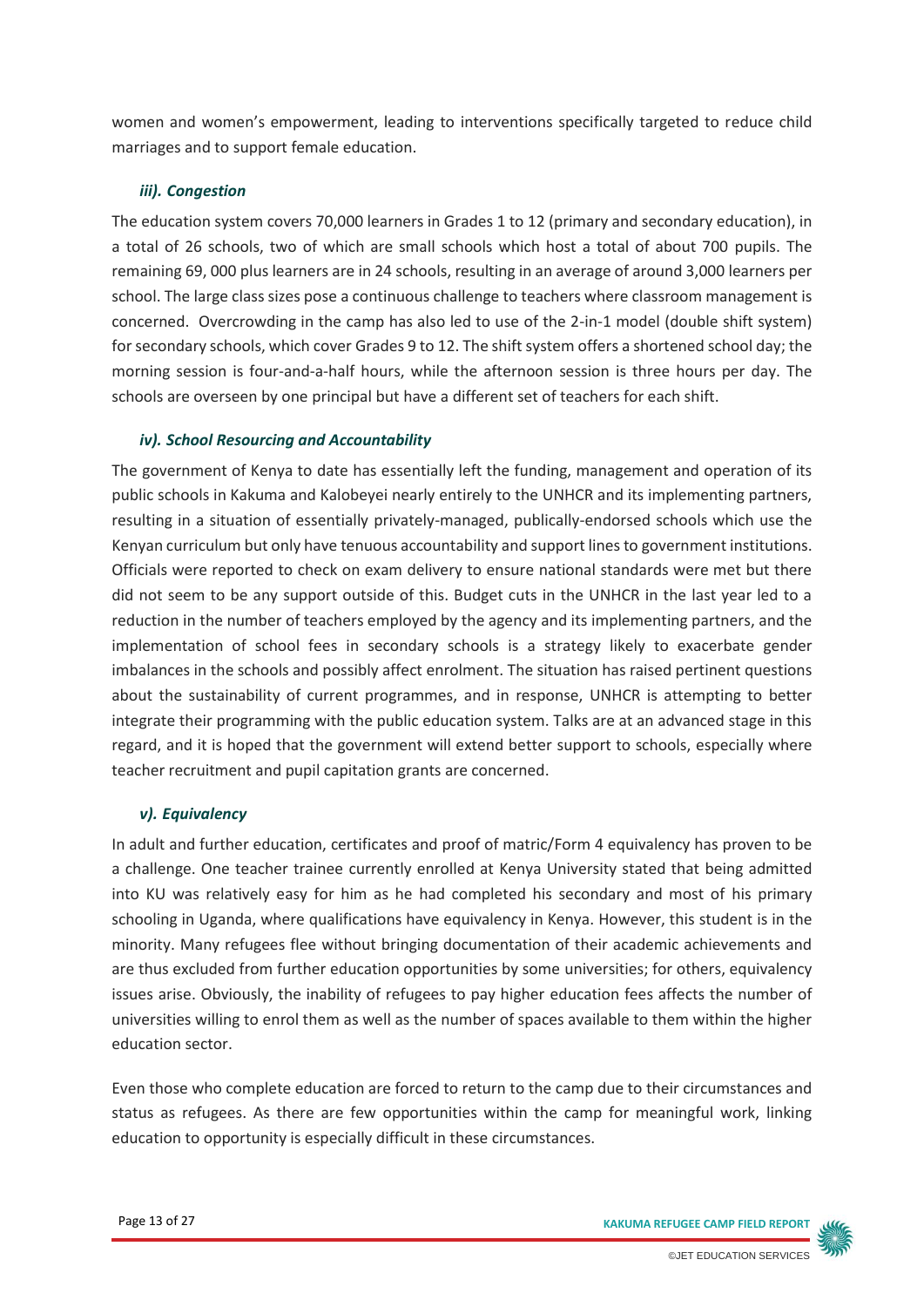#### *vi). Language barrier*

Language issues are pervasive, with English and Kiswahili used as lingua franca in the camp. Most adults can speak one or the other, if not both; however, language was reported to be a barrier to achievement in secondary schools in particular.

#### *vii). Information gap*

Teachers also find themselves overwhelmed by the "information gap" between the expectations of the textbooks and the realities of the learners. One teacher recounted an episode in which he had spent the majority of one class trying to explain what a forest was to a group of children born and raised in the desert conditions of the camp – they found a large group of trees difficult to conceptualise. Resources, although available, are primarily designed for mobile, middle to upper class citizens who have a wider variety of experiences to draw from. Limited access to pictures and printers exacerbates the situation.

#### *viii). Other*

Other challenges noted by participants which were seen as contributors to poor performance were a lack of basic skills attained in primary schools; untrained teachers who were often younger than their students; large class sizes; and time to study – this is severely limited for those in the camp as children are expected to perform a variety of household chores, and few have access to light sources after dark. Attendance can also be disrupted by illness (including of family members) and community protests, although instances of the latter to date have been rare.

# **Interventions**

The team visited a number of intervention sites during the brief visit and was able to interview most of the key staff on the UNHCR team as well as various implementers.

# **Primary school education interventions**

In addition to managing the schools, LWF and WIK run the Kenya Equity in Education Project (KEEP) funded by the United Kingdom's Department for International Development (DFID) in 33 primary schools spanning the host community and the camp. KEEP provides remedial interventions for 1,400 low-performing girls in Grades 4 to 6, delivered through Saturday morning classes; teacher training on gender, pedagogy and administration; and training for parent-teacher associations (PTA) and boards of management (BOM).

A similar programme is run by the United States (US) State Department's Bureau of Population, Refugees and Migration (BPRM) but this programme targets high-performing girls in Grades 7 and 8.

Page 14 of 27 **KAKUMA REFUGEE CAMP FIELD REPORT**

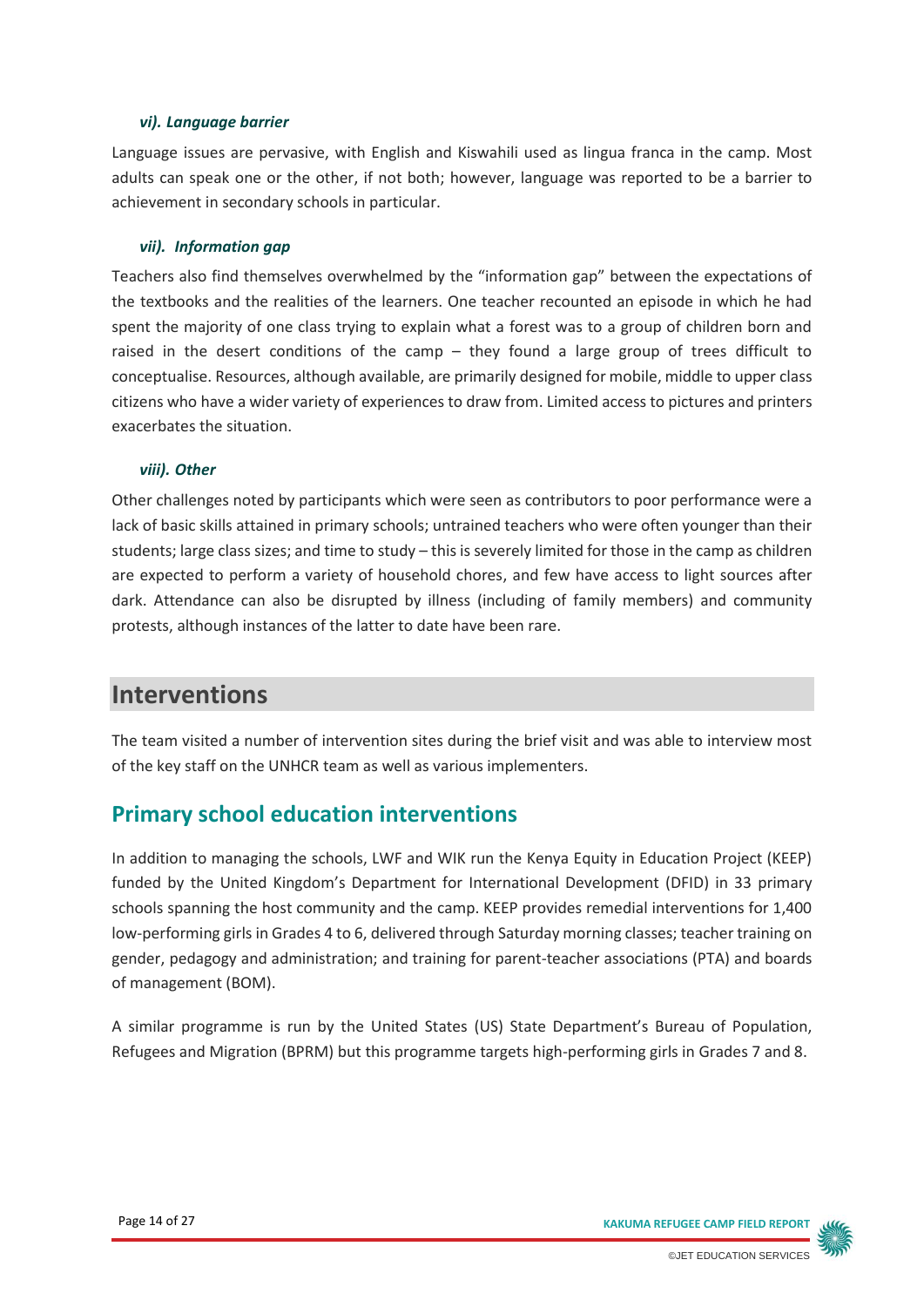The United Nations International Children's Emergency Fund (UNICEF) runs the ROSCS (Return Out of School Children to School) programme in the area, targeting children from the Turkana host

community which, as a primarily nomadic population, has its own challenges with regard to consistent attendance.

Finally, a small but significant initiative operates out of the community library. This programme gives 24 primary-schoolaged youth access to coding training, specifically focused on game design. Youth are selected based on teacher recommendation, and 10 of the 24 are female, which must have taken a concerted effort on the part of the programme as ICT is primarily viewed as "a man thing".



**Image 12: Instant Schools Network** 

**Image 11: The community library**

### **Secondary school initiatives**

The Vodaphone INS has six centres across the camp: one in a primary school (Angelina Jolie); one in a community centre; one in a library; and three in secondary schools.

The three secondary schools with centres are Greenlight Secondary School, Kakuma Refugee Secondary School and Morneau Shepell, the boarding school previously described. The INS programme provides 50 tablets at each centre which are available for use by learners and/or community members.

Educational content is loaded onto the tablets, and teachers are able to create lessons for learners to view on the tablets using pre-set applications and programs. Review for examinations is also provided.



**Image 13: Review programme screenshot**

The content observed was limited in that it was unidirectional; as learners are unable to save their own work, there is no feedback loop between learners and teachers using the tablets. Learners can access practice tests, videos and other materials, although to have a record of their own work they must record questions and respond in their notebooks.

### **Higher education initiatives**

In response to the shortage of trained teachers in the camps, Hogeschool Utrecht (HU) began implementing a teacher training programme at the request of both Windle International – Kenya and the UNHCR using a blended learning methodology which leverages the ICT resources such as the tablets provided by Vodaphone as well as a bespoke platform, content and the expertise of trainers from HU and the International School of Moshi in Tanzania.

The programme is an embedded part of a three-year accelerated teaching diploma offered by HU, Kenyatta University (KU) and Moi University in Kenya supported by the MasterCard Foundation. A

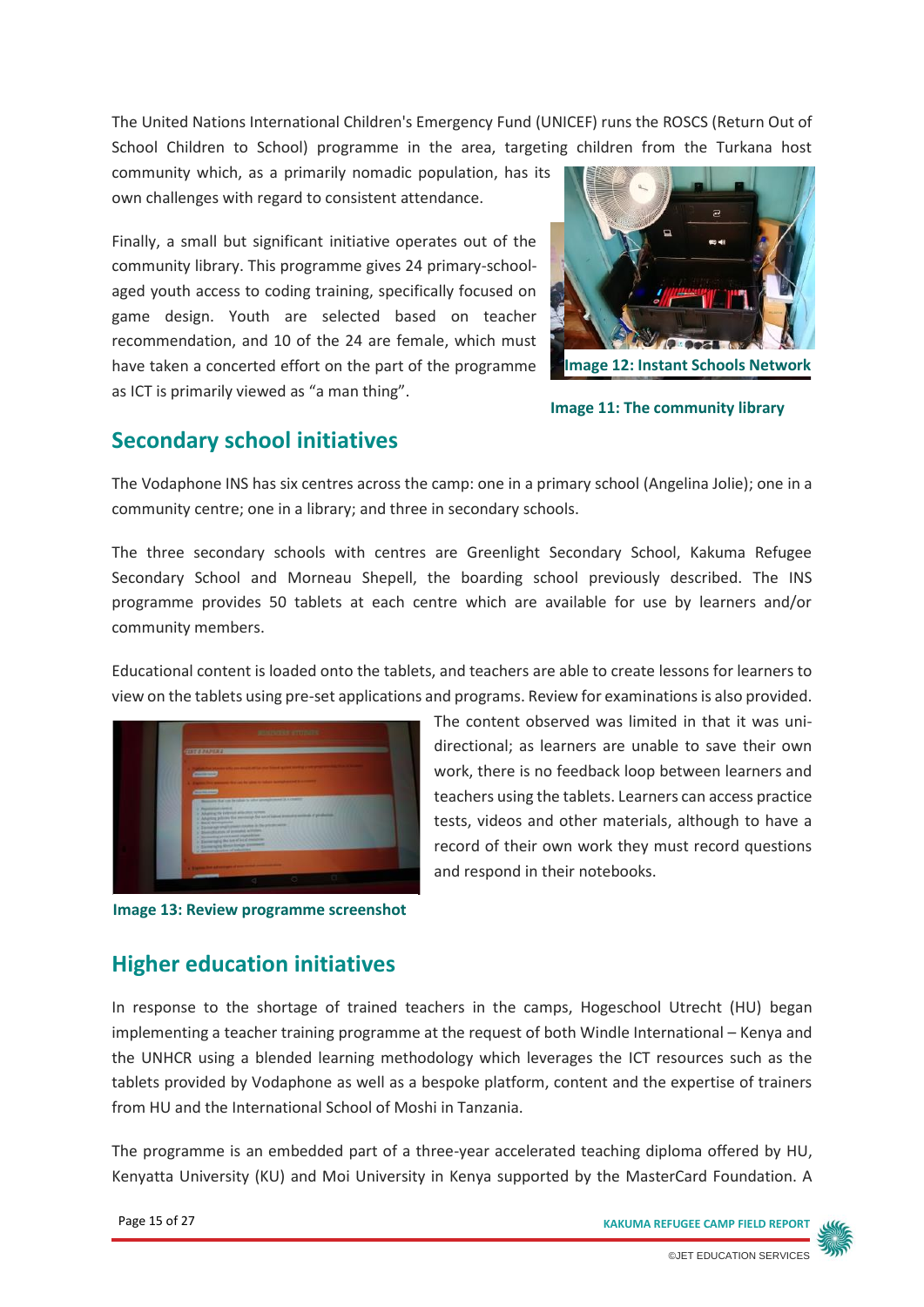cohort of 40 appointed teachers is taken through a year of training entailing four modules for inservice teachers covering "generic" teaching knowledge: "Learning in Schools"; "The Teacher as a Pedagogue"; "The Development of the Adolescent"; and "Dealing with Differences and Diversity". The programme also discussed possibility of working in training on cross-curriculum language in learning (English across the curriculum) as that had been identified by participants as an area of need.

The training is delivered through a blended learning model using the tablets and in-person training four times a year, and the programme staff provided 11 laptops for the use of the programme participants. However, the programme still faces difficulties such as uneven connectivity in the camp, limitations of the tablets, high demand for laptops in the camp, and difficulties with providing documentation and/or the recognition of foreign certificates at Kenyan Universities. Students without certificates are required to enrol in a Kenyan high school at Form 3 level and sit a qualifying test; if they pass, they can then proceed to Form four and then sit for the national exam, the KCSE. This process can be discouraging to potential trainees.

One other programme observed in the camp and which has faced and solved a similar issue is the Jesuit Worldwide Learning Services (JWL) Arrupe Learning Center. The JWL centre offers adult education through vocational and online courses in conjunction with a variety of Jesuit Universities, using a two-step model. This includes a two-and-a-half year initial bridging degree which results in receipt of a diploma at the same level as a US high school graduate certificate. This diploma enables further study at higher education institutions. Participants are then eligible to remotely attend a number of three-year courses offered by the networked universities, focusing on social work, business or education. Students in Afghanistan often choose business, while in Kenya the track of choice tends to be social work as these students often want give back to or help their communities due to the level of need that they have witnessed within the camp. Additionally, shorter certificate courses are also on offer and take three months to complete. These include courses in psycho-social care, teacher training, youth social work and sustainable agriculture and are also offered online. The JWL centre also offers other courses for non-academic oriented students, for example, the youth sportsfacilitator course, which has been quite successful in Kenya. In regard to qualification equivalency, the JWL students receive transcripts that are accepted by most (foreign) universities. The courses are not accredited locally however, and an assumption made here is that each university affiliated to the programme is well-recognised and the qualification readily accepted.

The programme currently has 60 students, with female enrolment sitting at approximately 50%. The selection of students into the JWL diploma programme is conducted by the affiliate university, and requirements revolve around students being able to communicate well in English and being able to use a tablet or laptop. Additionally, students are required to submit essays speaking about their lives and what has impacted them significantly. This is then followed by an interview. JWL does not currently track graduates of the programme; they are however, working on improving the database and alumni relations in general and hope to one day connect their global network of students. However, it is thought that many graduates proceed to work in the non-governmental organisation (NGO) sector, while others start businesses in Kakuma. Some students return to their countries of origin and work for their governments or set up their own NGOs.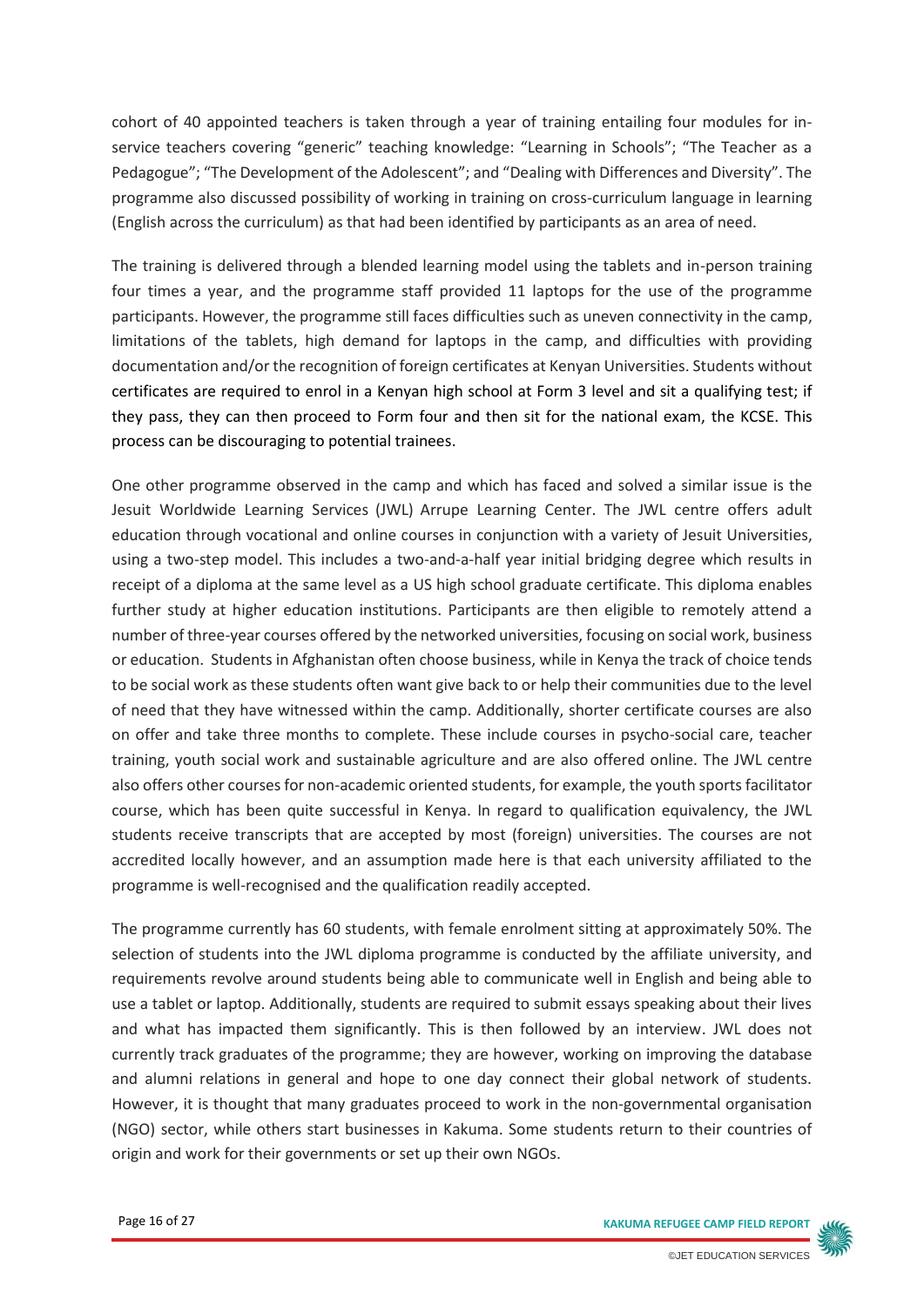Support is provided in IT and course completion at the centre, which also provides computer access. This programme attempts to address the initial qualification challenges faced by many refugees regarding entrance into higher education. The programme targets adults, the majority of which specialise in social work<sup>7</sup>.

Connectivity was cited as a challenge, as was linking programme graduates to work. The scale of the programme is also relatively small compared to the need and is limited by the size of the available network and spaces in the various universities.

In addition to these initiatives, we were told about a pilot for teachers run by Columbia University using mobile mentoring and peer coaching.

The UNHCR has also partnered with Google.Org, offering the use of the Kolibri learning platform which allows teachers to aggregate and curate content. The programme is scheduled for Greenlight Secondary School, Morneau Shepell Secondary School and host community schools.

In addition, Microsoft has plans to support the building of the Turkana West University Campus, which is slated to begin construction in January 2019 and open in June 2019, to support the expansion of INS to six more schools and to support youth centres with computers and courses.

# **Vocational initiatives**

A number of truly phenomenal vocational initiatives are operating in the camp and especially in the Kalobeyei Settlement.

Technical and vocational education and training is supported in Kakuma by Don Bosco through the Don Bosco Vocational Training centre which offers courses in masonry, electrical training and tailoring. Some individuals receive start-up funding thereafter, based on their business plans. Some individuals practice animal husbandry, with goats, chickens and even some cows in the camp; however, it did not seem that these efforts were widespread or currently coordinated in any way. Nonetheless, Kakuma is home to a fairly large-scale agricultural and training initiative located along the banks of one of the dry rivers. As it was the dry season, large portions of the available land were currently fallow but some of the fields had been planted with okra and were being tended. The agricultural initiative is linked to local markets.



 $<sup>7</sup>$  The programme targets adults with a particular orientation which was described as "spiritual grounding"; it</sup> was suggested this orientation influenced the direction students opted to take and explained the de-emphasis on business.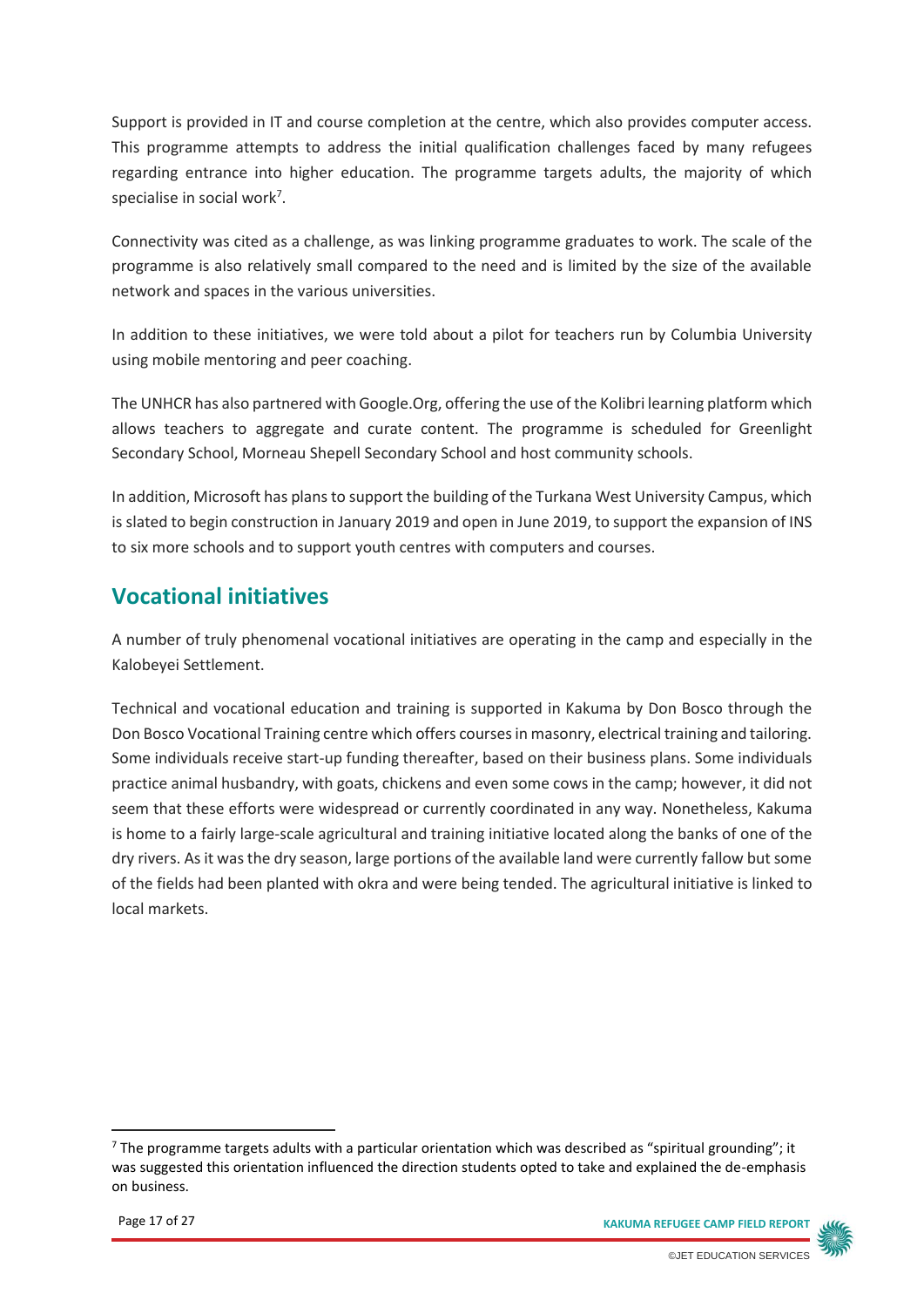In Kalobeyei camp, the emphasis is on creating independence and self-sustainability, and individuals only receive cash transfers rather than a mix of rations and cash. Individuals are trained on home gardens, a number of which can be seen scattered throughout the settlement. Many of these are in poor condition, and the settlement could benefit from some additional resourcing and training on more area-appropriate models such as tiered and multilevel or raised-bed gardens which would limit loss of moisture.



**Image 14: Technical education**

The Danish Refugee Council (DCR) supports a larger scale vocational training centre in Kalobeyei targeting 200 adults in a basic literacy and numeracy programme and 400 adults in vocational training including electrical wiring, electrical fitting, solar photovoltaic (SV) installation, plumbing and pipe fitting, masonry, carpentry and general fitting, electronics (phone and general repairs), painting and decoration, refrigeration and air conditioning, and sign-writing. These courses are accredited by the National Industrial Training Authority (NITA). In addition, the centre hosts a barber course and a sewing and tailoring course attended primarily by women.

The centre offers morning and afternoon courses paced for frequent absenteeism; on the day of the visit, attendance was roughly 25% of enrolment in the morning class, although the afternoon may be fuller. One teacher indicated that he repeats lessons frequently due to absenteeism.

The focus is primarily on providing hands-on training for all, and the competency-based approach is the main approach used, with students trained in both theoretical and practical approaches according to a 10% theory, 90% practical split. Training is also provided in business skills/entrepreneurship in order to ensure that participants graduate with skills that are relevant as far as the market is concerned. Participants complete an examination at the end of the course which licenses them to practice in their respective fields. Even before graduation, participants begin benefitting the community due to the practical nature of the courses. For example, participants in the plumbing course had installed a Jojo tank and piping leading from the tank to the tap, and the SV installation course participants had installed solar power for another initiative, a chicken hatchery.

Speaking of the hatchery, in this initiative, run in conjunction with Deutsche Gesellschaft für Internationale Zusammenarbeit (GIZ) and other partners, a building and incubator were initially provided to a conglomerate of 80 community members who bring eggs to the facility to be hatched. Hatchlings are kept in the building for two weeks, after which community members collect their chicks which are then raised for eggs and meat. The eggs are sold at a stall/kiosk in the market for 15 Kenyan shilling each (\$0.15); the kiosk has sold between 50 and 60 eggs a month since it opened<sup>8</sup>.



 $8$  Prospects for November are looking good, as we bought sixty eggs as gifts on 1 November.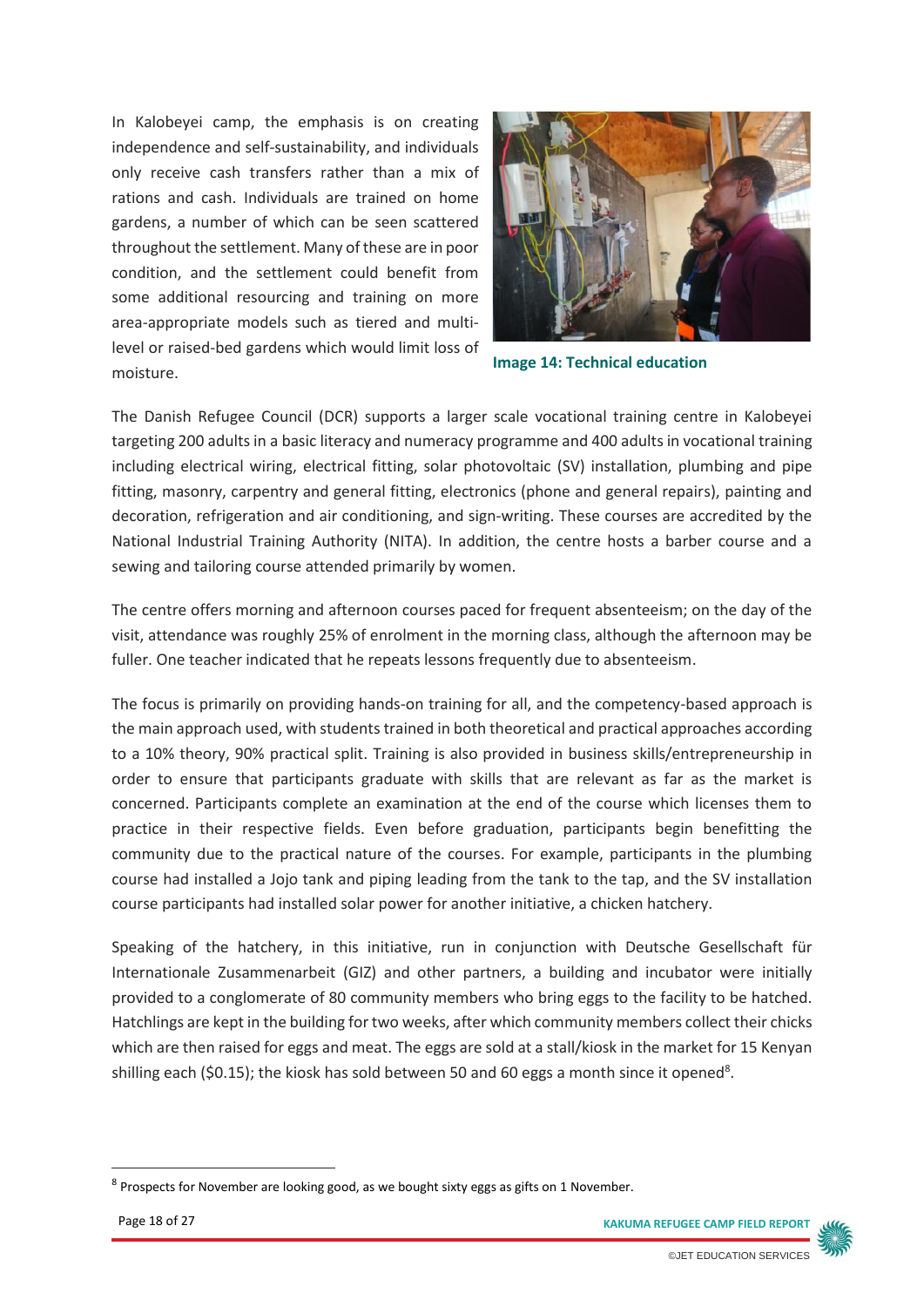

**Figure 1: Kiosk selling eggs in Kalobeyei Settlement**

Across the road from the egg stand is a chicken feed shop which cited slow but increasing business – there has been some effort spent in convincing the community that chickens need to be fed at all. Another challenge cited was chicken theft, an issue which the community will need to address once block leaders are elected. On the same block is a restaurant serving goat meat, a petrol stand, a tailor and a barber.

The emerging ecosystem is visibly developing in Kalobeyei through the emphasis on vocational education suited to the climate and community needs. However, a future challenge which is easy to see is the sustainability of such enterprises should cash transfers cease as there are no obvious sources of income generation which link either the camp or the settlement to external markets.

The UNHCR and its partners are not blind to this challenge, and conversation focuses around marketable vocational education such as agriculture and tailoring. There is also a meaningful conversation developing around exploitation of the "gig economy", which may be one way to circumnavigate the limitations on economic activity placed on refugees. The UNHCR is charting a course towards education geared to applicable skills such as graphic and game design which could lead to online consulting. This is the current proposal on offer from Microsoft. It was noted that the transfer fees from external currencies can be a challenge but is not insurmountable as refugees are eligible for bank accounts and associated services such as M-Pesa<sup>9</sup>.

# **Potential applications of ICT**

In the realm of IT, there are some initiatives in place that are worth noting and building on: A community initiative known as the Solidarity Initiative for Refugees (SIR) runs an exemplary coding programme three times a week for primary school learners, and the UNHCR focus on IT skills which can enable remote consulting is promising. SIR also runs a project known as the Kakuma Youth Freelancers' project where youth are trained in how to use specific software and other digital skills such as reporting and data entry, using the Ajira Digital Programme. IT courses focusing on graphic design, game design and so on could be supported remotely very effectively, and practicals would take place using the hardware and software itself, as long as efforts were made to work within and/or expand the limits of the connectivity.

There is also some space for supplementary learning about agriculture as the skills within the community do not match the needs of the environment; adaptations to current practice could be displayed and discussed through remote learning, although hands-on support would still be



<sup>&</sup>lt;sup>9</sup> A mobile phone-based money transfer, financing and microfinancing service launched in 2007 by Vodafone.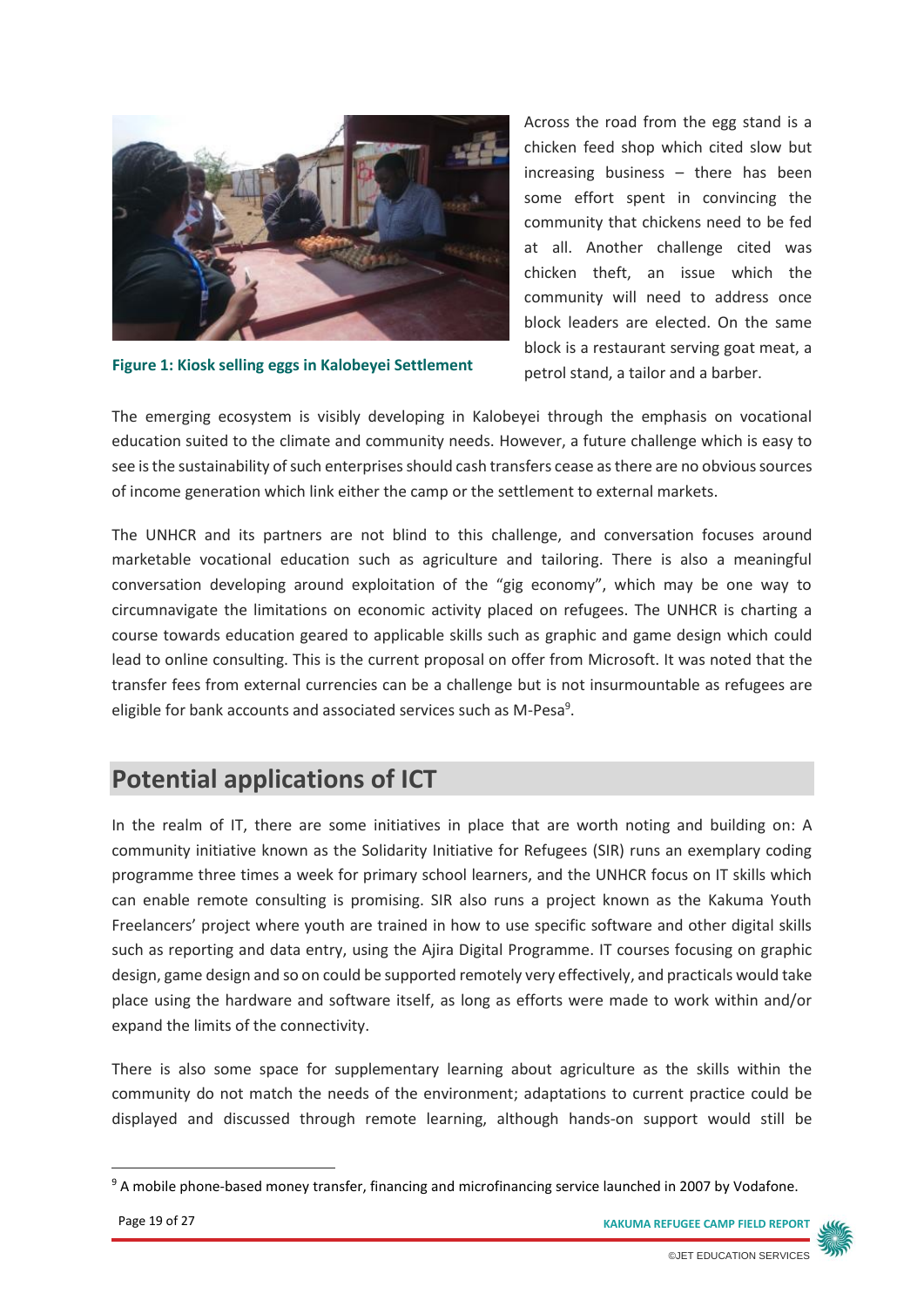preferable. The same is true of basic animal husbandry techniques which might improve current practice – the equivalent of first-aid for goats, cows, sheep and chickens, for example, as well as food handling and hygiene. Business is a third area of need which could be filled by a blended learning programme, as identified by the current planned model. The limitations of the legal framework for refugees needs to be carefully considered in either of these offerings; and it may be worth targeting this to the Kalobeyei settlement rather than Kakuma camp.

There is also space in the lifelong learning arena for maternity health and care, child development and nutrition, hygiene and first aid and other areas related to everyday family life. In my view, these should be targeted to the immediate needs of refugees.

However, the first major challenge in implementing any of these programmes is going to be hardware. The tablets at hand are not suitable for programme delivery as participants are unable to save work on them, either for future reference or for future submission. Additionally, access to the tablets is limited as they are located in schools – current programme participants are unable to access the tablets for months at a time when schools are closed. Tablets are also scheduled for students' use during school hours and are not available for programme participants during these times. The laptops are more likely to be useful but there are a very limited number across the camp – 11 procured for the HU programme, 12 in use by the primary school coding programme at the library and maybe another 10 or 15 at the adult learning centre run by JWL. According to HU trainees, assignments are easier to complete on a laptop where one can copy and paste the notes into Word rather than using a mobile phone, which is what they currently use to complete assignments. Additionally, due to their size and lack of space, downloading the notes on a mobile phone is difficult.

The second hurdle will be the platform design, which may be too content-heavy to manage multiple connections. This is a common challenge with content designed in the first world – it is too data-heavy to operate effectively in rural, developing contexts. Some steps are easy, such as reducing the resolution of videos and segmenting content to limit the load per page. The connection speeds in the camp did not seem to be terribly unreasonable. Researchers tested tacit object modelling (TOM), Gmail, Facebook and even YouTube several times over several days and found the loading time for all sites not to be noticeably different to that in South Africa. The challenge emerges with twenty or more simultaneous connections.

# **Potential applications of ICT/AI in teacher training in Kakuma**

There are some applications of technology broadly and artificial intelligence (AI) in particular which could possibly augment the current and planned offerings of initial teacher education initiatives in Kakuma.

A number of AI or AI-like interventions could provide support, with varying degrees of difficulty and initial effort level.

Page 20 of 27 **KAKUMA REFUGEE CAMP FIELD REPORT**

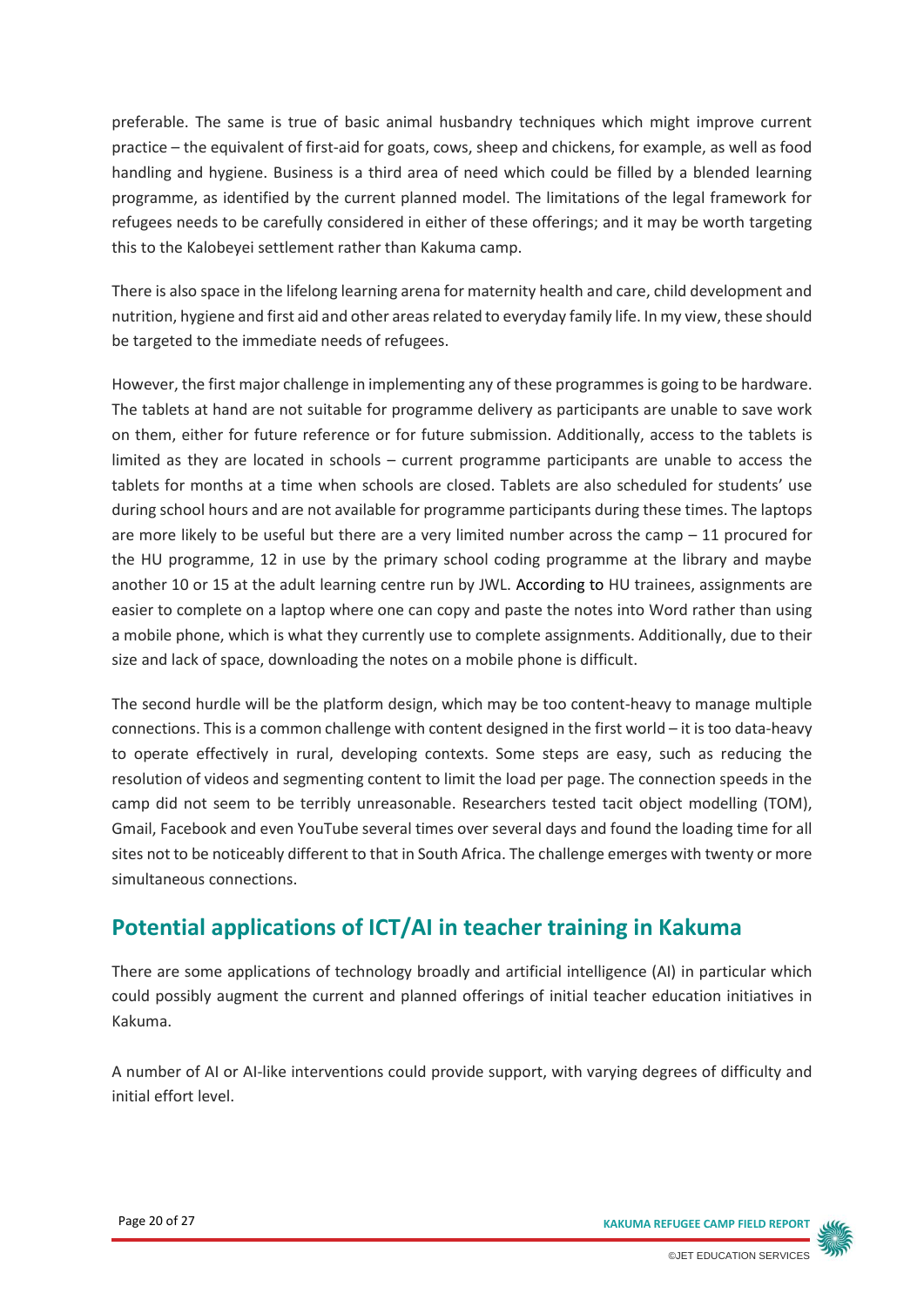| <b>Intervention</b>                                            | <b>Effort</b> | <b>Pros</b>                                                                                                                                              | <b>Challenges</b>                                                                                                                                                                                                                  |
|----------------------------------------------------------------|---------------|----------------------------------------------------------------------------------------------------------------------------------------------------------|------------------------------------------------------------------------------------------------------------------------------------------------------------------------------------------------------------------------------------|
| Memory<br>Trainer                                              | Low           | Repetitive and personalised<br>$\bullet$<br>learning based on performance                                                                                | Data must be stored on devices<br>$\bullet$<br>Individual log-ins required<br>$\bullet$                                                                                                                                            |
| Chatbot                                                        | Moderate      | Responds to FAQs, filters<br>$\bullet$<br>unknown questions to mentors                                                                                   | Online access only<br>$\bullet$<br>Takes time to develop/refine<br>$\bullet$                                                                                                                                                       |
| Alexa/Echo                                                     | Low           | Data-light<br>$\bullet$<br>Access to broad information<br>$\bullet$<br>databases<br>Can answer unexpected questions<br>$\bullet$                         | Tablet settings may limit access<br>$\bullet$<br>to some sites<br>Accents are unlikely to be<br>$\bullet$<br>understood consistently <sup>10</sup><br>Usage and effectiveness would<br>$\bullet$<br>be difficult to track reliably |
| Personalised<br>learning:<br>Pre-tests<br>linked to<br>content | Low           | Relatively easy to set up if<br>$\bullet$<br>programme goals are well-defined<br>Can enable a broader range of<br>$\bullet$<br>subjects                  | Requires printers and/or storage<br>$\bullet$<br>capacity                                                                                                                                                                          |
| Personalised<br>learning: Al<br>tutoring                       | High          | Allows for support tailored to<br>$\bullet$<br>different learning styles<br>Provides content at a level which<br>is matched to the student or<br>learner | Would need to be designed from<br>$\bullet$<br>scratch for subjects under study<br>Lack of capacity to do this<br>$\bullet$<br>(though we could find a partner)                                                                    |
| Personalised<br>learning:<br><b>TOM</b>                        | Low           | Responds to ground challenges<br>$\bullet$<br>Can connect expert knowledge to<br>$\bullet$<br>participants<br>Low-res, low-data                          | Requires data and connectivity as<br>$\bullet$<br>well as hardware (smartphone,<br>tablet with access, laptop, etc.)<br>Back-end may need redesigning                                                                              |

# **Other tech solutions for various camp issues**

#### **Tacit object modelling (TOM)**

TOM is an AI solution which models expert decision-making. Essentially, TOM is designed using an expert in a particular topic who outlines the factors considered in her decision-making so that the process can be accurately replicated by those with less experience or skill. It is successfully used in fields such as finance, medicine and homeland security in the US. TOM is a data-light solution which was tested on-site twice with no notable challenges in loading or usage.

**.** 

Page 21 of 27 **KAKUMA REFUGEE CAMP FIELD REPORT**



<sup>&</sup>lt;sup>10</sup> Alexa currently supports US, Canada, British, Australian and Indian English but can get confused if pronunciation does not conform to these norms. Spanish speakers in the US, for example, find Alexa is unable to cope with even a relatively light accent, which leads to 30% more inaccuracies in responses, according to the Washington Post ("The Accent Gap", published 19 July 2018). Alexa can learn new languages through an augment called Cleo – however this is a long way off as Alexa would have to learn from individuals with recognised English accents.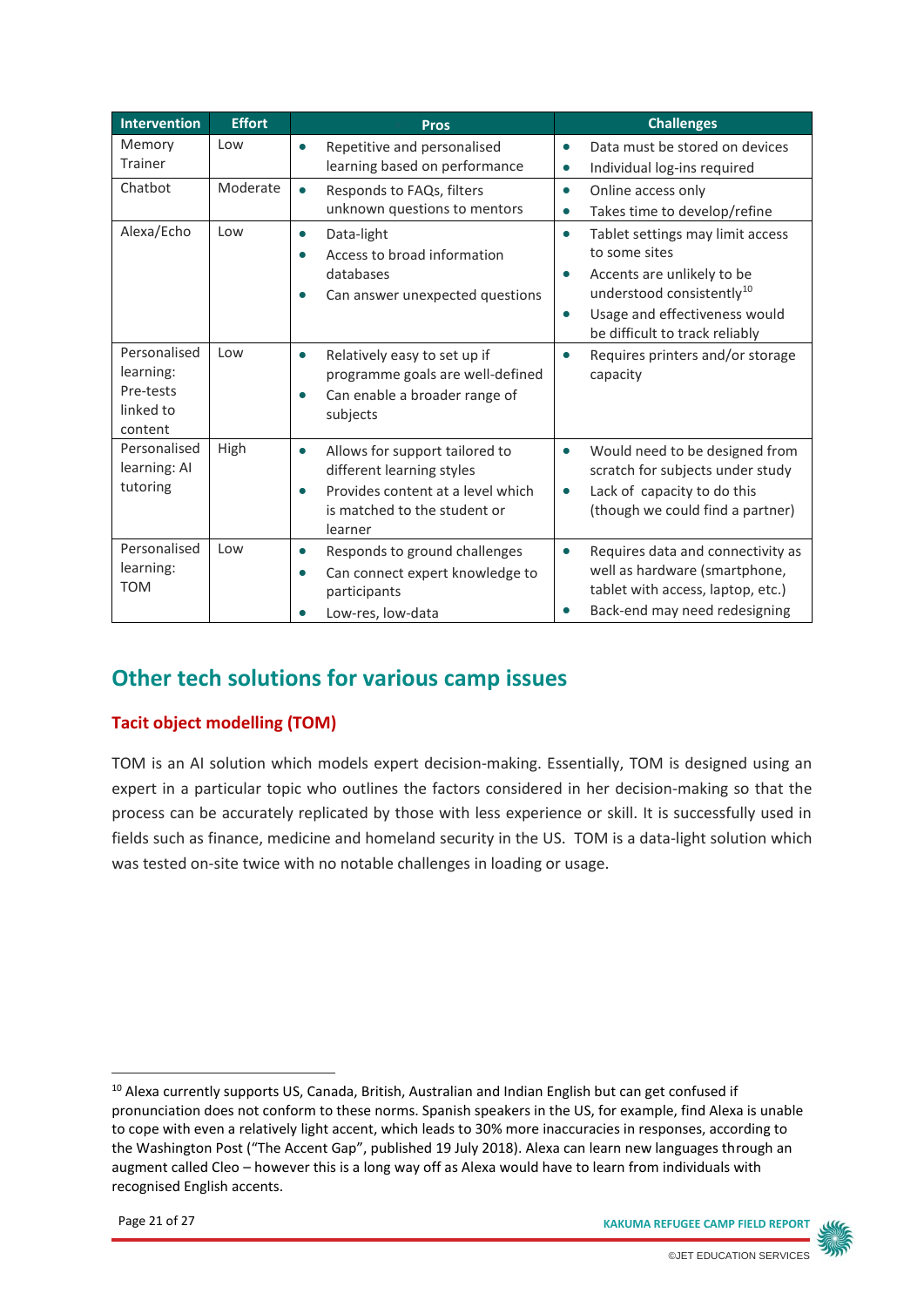TOM could be applied to the following identified challenges:

- **The long wait for asylum-seeker interviews, currently cited at up to two years:** The impression given by UNHCR staff was that the process was largely case by case (arbitrary); but if there are pre-requisites which guarantee an asylum-seeker refugee status beyond being from South Sudan, it may be possible to cut down the pool of applicants using a model created in TOM, for example, having family members in the camp and so on. This would be relatively easy to set up and test and, if reliable, could be used to determine those who would definitely receive refugee status and leave the more nebulous cases only for interviews.
- **Teacher turnover:** If a profile of teachers who stay in the system could be developed based on the situations, motivations and personalities of those who remain after two to three years, TOM could be designed to create a decision-making matrix regarding hires which may significantly cut down on teacher attrition.
- **Targeting programme interventions:** TOM could be useful in both developing and fairly implementing a selection system for various interventions.
- **Responding to teacher challenges:** TOM could link expert knowledge from universities, other conflict situations, high performers in the camp, etc. to participants on the ground. Particularly in a situation with high turnover and low skill, this is an appealing solution to democratise knowledge in a meaningful way.

#### **eMpela**

eMpela is a teacher training programme rolled out by JET Education Services and Condatech which targets teachers of mathematics, science and English. Teachers engage in a short, weekly tutorial designed on a data-light system which covers content and pedagogy of a particular topic. The programme also provides additional resources for most topics. A programme like eMpela could likely significantly improve teacher performance through a focus on content knowledge, which is not part of the current programme. The teachers are mostly secondary school graduates who likely need support in both the topics and in the pedagogy of those topics.

#### **Adaptive learning programmes**

Adaptive learning programmes and AI tutors could significantly expand the reach and effectiveness of the remedial mathematics programme for girls as well as the advanced programme for girls.

A simple diagnostic test with personalised learning workbooks, such as those offered by Reflexive Learning in South Africa, is a simple solution which could be a drop-in intervention that augments the current offerings of these programmes and could also potentially work within the limitations of the technology available on the ground.

A more personalised learning tutoring programme or any number of self-paced programme offerings could also greatly improve the reach of these programmes if the appropriate hardware can be provided.

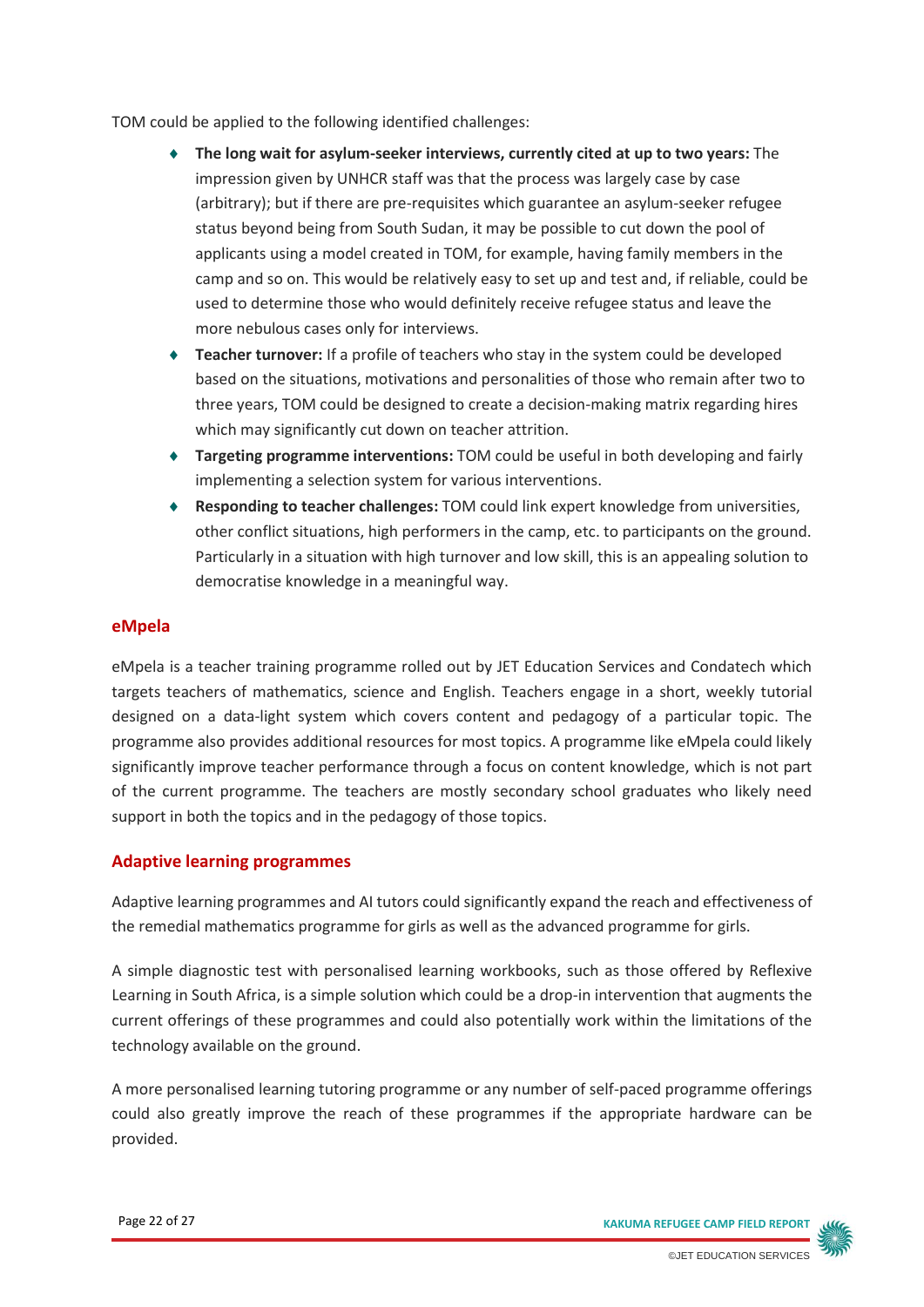#### **Biometric monitoring in schools**

This is a relatively feasible approach to attendance monitoring and a basic level of accountability, given the restrictions of the camp environment. Teachers are unable to take attendance regularly due to high turnover and large numbers of learners; however, a biometric system could link to existing systems set up for refugee registration and service delivery within the camp.

#### **Portable servers (Blupoint, Zinduna)**

For the purposes of the camp, Bluepoint and/or Zinduna could be considered for the provision of offline access to content. It does not seem that portable or remote servers have been utilised in the camp to date but they would be an appropriate solution given the low level of back-end analytics needed to evaluate the programmes, which are not graded on anything sophisticated like time-ontask but rely on evaluation of a final portfolio or examination scores. Portable servers could significantly decrease the data usage and improve performance of the network in the camp for many of the initiatives, particularly those which are data-heavy. It does take time to adapt and load programmes to the server, however.

Page 23 of 27 **KAKUMA REFUGEE CAMP FIELD REPORT**

 $100$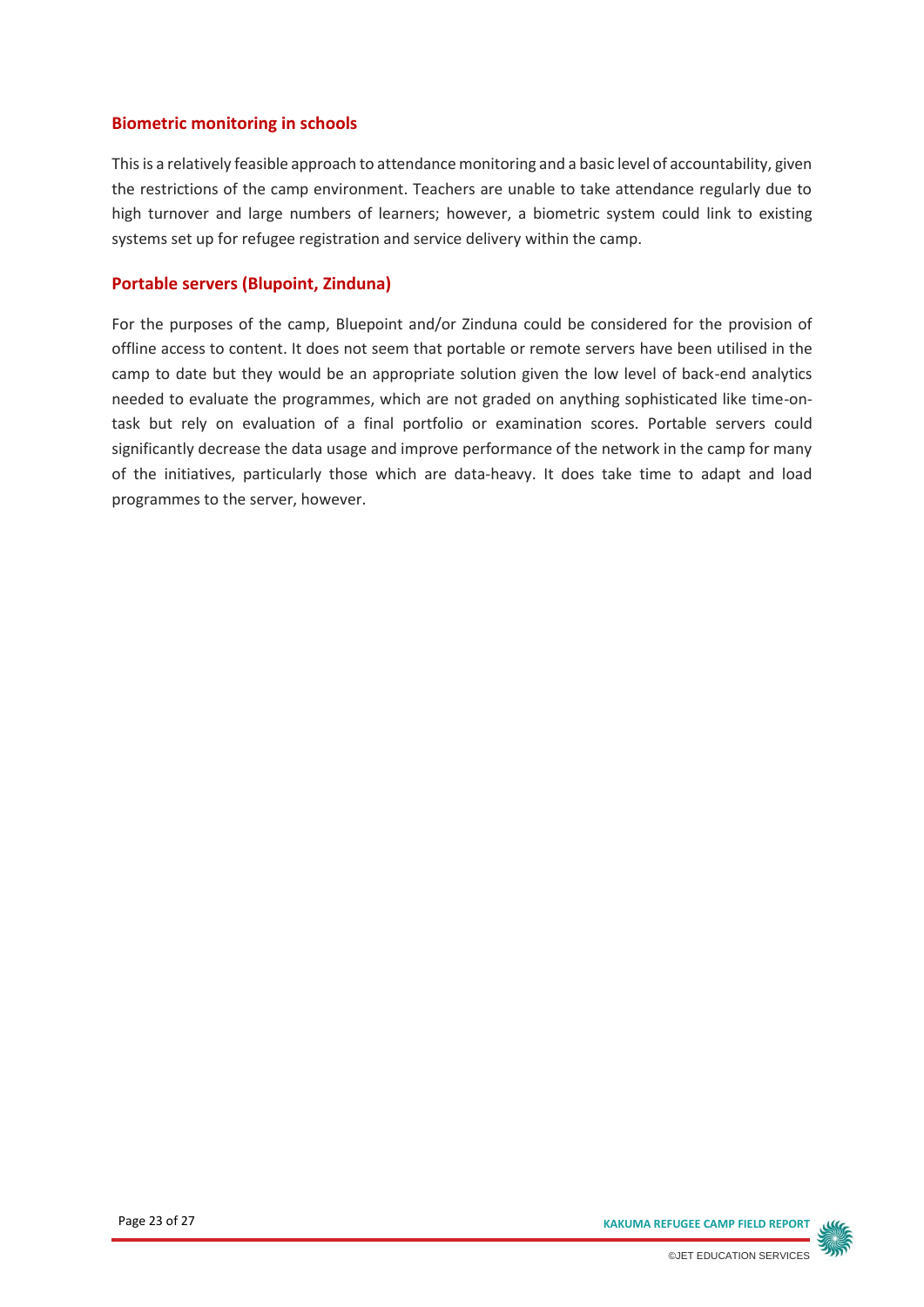# **Personal recommendations and notes from the researcher**

Kakuma is an experience which opened my eyes to a context which presents a lot of new challenges in education and beyond. The scale of the problem keeps growing year on year, and there is no doubt that if we do not manage to adequately educate *and employ* 34 million refugee children, the next generation is going to be severely compromised. The situation links to a number of other initiatives JET is currently engaged in – the teacher migration protocol and work with the African Forum for Teaching Regulatory Authorities (AFTRA) in particular. It is clear that unless the continent can manage to pull together a high-level agreement on cross-national qualifications, refugees' opportunities for employment and advancement will remain extremely limited. Kalobeyei offers much more hope than Kakuma – however, the reliance on cash transfers is a prominent feature which enables settlers' economic participation, and it was not clear how the transition away from this will be made. Linking to external markets (both within Kenya and abroad) is essential to create a sustainable settlement and bring money into the community; and a lot of work on this still needs to be done.

The situation for women and girls in the camp is a particular concern. Secondary schools are full of boys, the INS labs are full of boys, and the teaching cohort is full of boys-becoming-men. (We didn't have any real challenges with being female and conducting our interviews, however; the programme participants seem to have gotten used to female facilitators.) We only really spoke to one woman in the camp, a parent who accompanied us in the transport one day. She had ambitions to be a nurse as she disliked being a "kitchen manager", as she called her duties at home. She spoke quite frankly about how her dream had ended, at least so far: "I was made pregnant by a man of the tribe. You know how it is." She had two children, one enrolled in secondary school and the other a graduate, and she was in her early 30s. I felt the disconnect very clearly – I definitely have no idea "how it is", and she was unable to conceptualise the different "how it is" Linda and I may have come from which allowed us both to delay having children to our 30s or to opt not to have them at all.

Regarding my expectations, most were met, and we were able to get a good picture of opportunities in general, though it was impossible to see everything in the two days we had.

# **Suggested packing list**

- 1. Sunscreen: Apply regularly or face the consequences.
- 2. Sunglasses: It is difficult to see without them if your eyes are not used to desert glare.
- 3. Mosquito repellent and wrist-bands: Better to be prepared.
- 4. Hand sanitizer: Soap is not readily available in the camp, though it is available in the UNHCR headquarters rooms.
- 5. Basics for first aid: Disinfectant, antibiotic cream and small bandages. Due to the sanitation situation in the camp and the sources of water, it is easy for small cuts to become infected. Even insignificant injuries should be attended to promptly and thoroughly while in the area.
- 6. Lightweight, cool clothing such as sportswear or hiking wear: Although there are a variety of religions and styles of dress in the camp, short sleeves and trousers are acceptable wear for women, though it is advisable not to wear low-cut blouses or reveal your midriff. Refugees and UNHCR employees tend to dress neatly but largely informally.

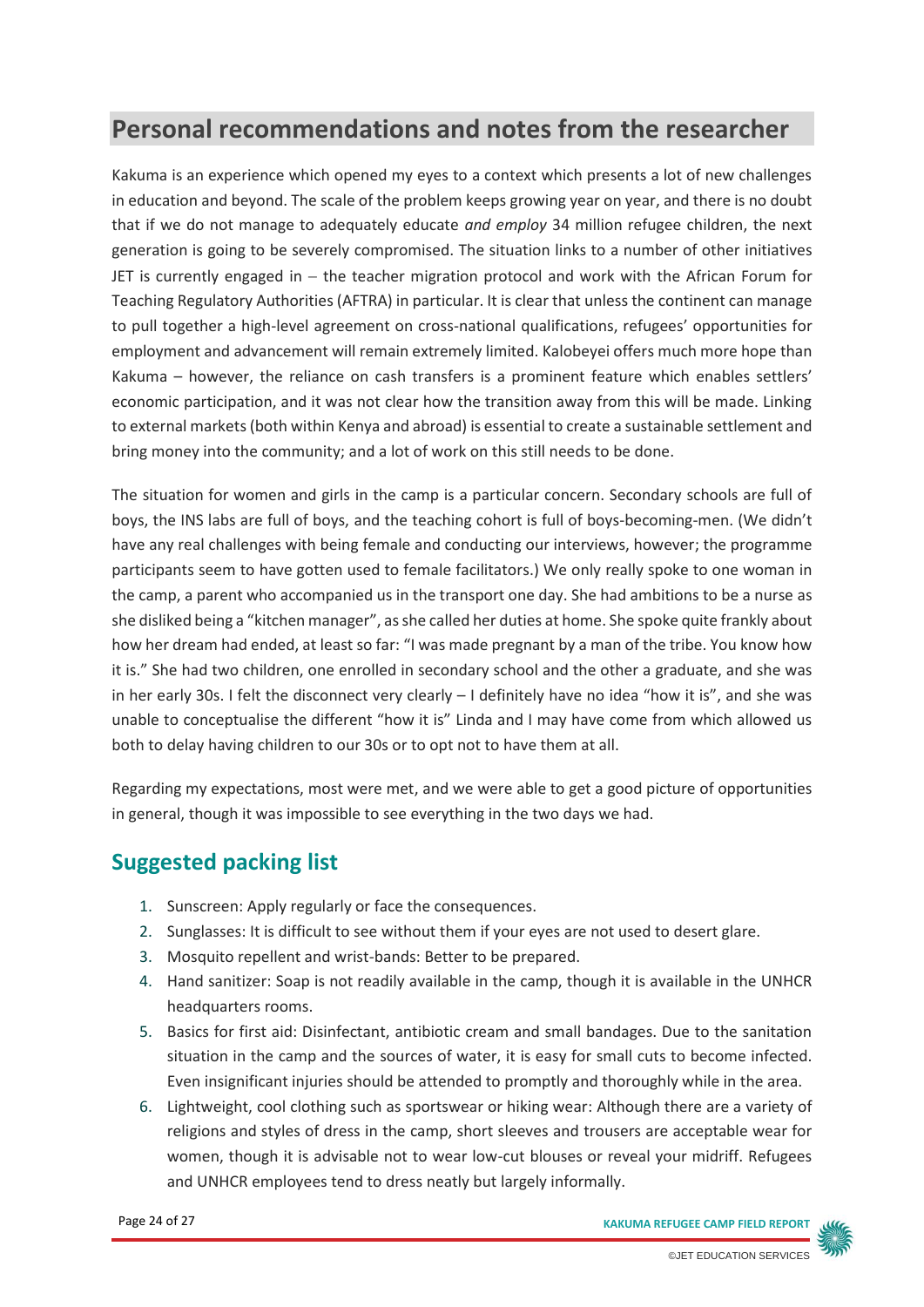- 7. Close-toed shoes and socks: Dust is a real thing in the camp and sandals are not recommended due to the possibility of snakes.
- 8. Toilet paper or tissue: You can get this from the rooms at the UNHCR in a pinch.
- 9. Soap and shampoo: Options are limited, so it is advisable to bring your own. There is no conditioner available in the rooms.
- 10. Creamer for coffee, if you like it: Access to creamer is spotty in the UNHCR headquarters.
- 11. A converter from the three-prong to Kenyan outlets: The two-pronged SA chargers will fit in the bottom two holes of the Kenyan outlets, however you have to push the top one down (with a pen cap, for example) before they can be inserted.
- 12. Small gifts for participants or others who support you: These were not expected but went over very well. I took dried mango and pens, and the refugees were very excited over the mango. UNHCR staff like to play games, and there is not much entertainment around, so a travel version of checkers went over well with them. Small packets of good soap which I brought from the hotel in Nairobi were also very appreciated by the cleaning staff.

### **Food**



Prepare to eat a lot of goat meat and probably lose some weight. There is no shortage of food and it is very healthy – beans, greens, veggies, rice and meat. We did get chips one day for lunch.

**Image 15: Lunch**

You may also have an opportunity to try camel meat or milk, as the Turkana do herd camels.

I recommend bringing along some snacks which will not melt.

### **Other camp notes**

If you don't buy souvenirs, you will spend very little money while in Kakuma (but you should buy souvenirs). Meals at the UNHCR cost about 1200 Kenyan shillings per day (\$12), and transport was provided by our hosts, the UNHCR, so there was no need to hire transport (which would not be recommended anyway as most drivers are unlicensed).

Page 25 of 27 **KAKUMA REFUGEE CAMP FIELD REPORT**